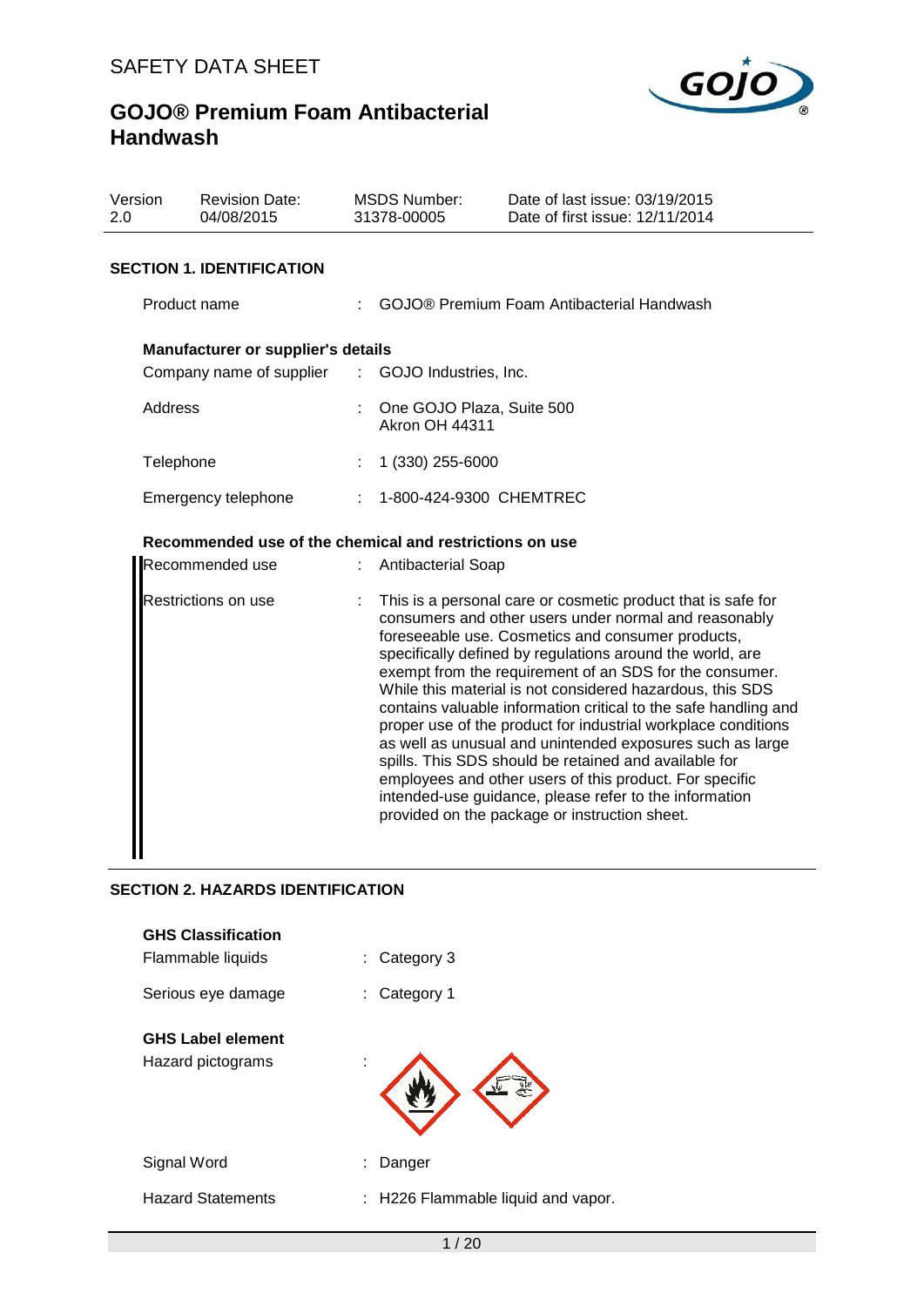

| Version<br>2.0 | <b>Revision Date:</b><br>04/08/2015 | MSDS Number:<br>31378-00005                                                                                                                | Date of last issue: 03/19/2015<br>Date of first issue: 12/11/2014                                                                                                                                                                                                                                                                                                                                                                                                                                                                                                                                                                                                                                                                                                                    |
|----------------|-------------------------------------|--------------------------------------------------------------------------------------------------------------------------------------------|--------------------------------------------------------------------------------------------------------------------------------------------------------------------------------------------------------------------------------------------------------------------------------------------------------------------------------------------------------------------------------------------------------------------------------------------------------------------------------------------------------------------------------------------------------------------------------------------------------------------------------------------------------------------------------------------------------------------------------------------------------------------------------------|
|                |                                     |                                                                                                                                            | H318 Causes serious eye damage.                                                                                                                                                                                                                                                                                                                                                                                                                                                                                                                                                                                                                                                                                                                                                      |
|                | <b>Precautionary Statements</b>     | : Prevention:<br>No smoking.<br>equipment.<br><b>Response:</b><br>CENTER or doctor/ physician.<br>Storage:<br>Disposal:<br>disposal plant. | P210 Keep away from heat/sparks/open flames/hot surfaces.<br>P233 Keep container tightly closed.<br>P241 Use explosion-proof electrical/ventilating/lighting/<br>P242 Use only non-sparking tools.<br>P243 Take precautionary measures against static discharge.<br>P280 Wear protective gloves/ eye protection/ face protection.<br>P303 + P361 + P353 IF ON SKIN (or hair): Take off immediately<br>all contaminated clothing. Rinse skin with water/shower.<br>P305 + P351 + P338 + P310 IF IN EYES: Rinse cautiously with<br>water for several minutes. Remove contact lenses, if present<br>and easy to do. Continue rinsing. Immediately call a POISON<br>P403 + P235 Store in a well-ventilated place. Keep cool.<br>P501 Dispose of contents/ container to an approved waste |

### **Other hazards**

Vapors may form explosive mixture with air.

### **SECTION 3. COMPOSITION/INFORMATION ON INGREDIENTS**

Substance / Mixture : Mixture

### **Hazardous ingredients**

| l Chemical Name                                                            | CAS-No.       | Concentration (%) |
|----------------------------------------------------------------------------|---------------|-------------------|
| Ethanol                                                                    | 64-17-5       | $>= 1 - 5$        |
| Alpha-Sulfo-omega-(dodecyloxy)-poly(oxy-1,2-<br>ethanediyl), Ammonium salt | 67762-19-0    | $>= 1 - 5$        |
| Ammonium dodecyl sulphate                                                  | 2235-54-3     | $>= 1 - 5$        |
| Propylene glycol                                                           | $57 - 55 - 6$ | $>= 1 - 5$        |
| 4-chloro-3,5-dimethylphenol                                                | 88-04-0       | $>= 0.1 - 1.1$    |

### **SECTION 4. FIRST AID MEASURES**

| General advice | : In the case of accident or if you feel unwell, seek medical<br>advice immediately.<br>When symptoms persist or in all cases of doubt seek medical<br>advice. |
|----------------|----------------------------------------------------------------------------------------------------------------------------------------------------------------|
| If inhaled     | : If inhaled, remove to fresh air.<br>Get medical attention if symptoms occur.                                                                                 |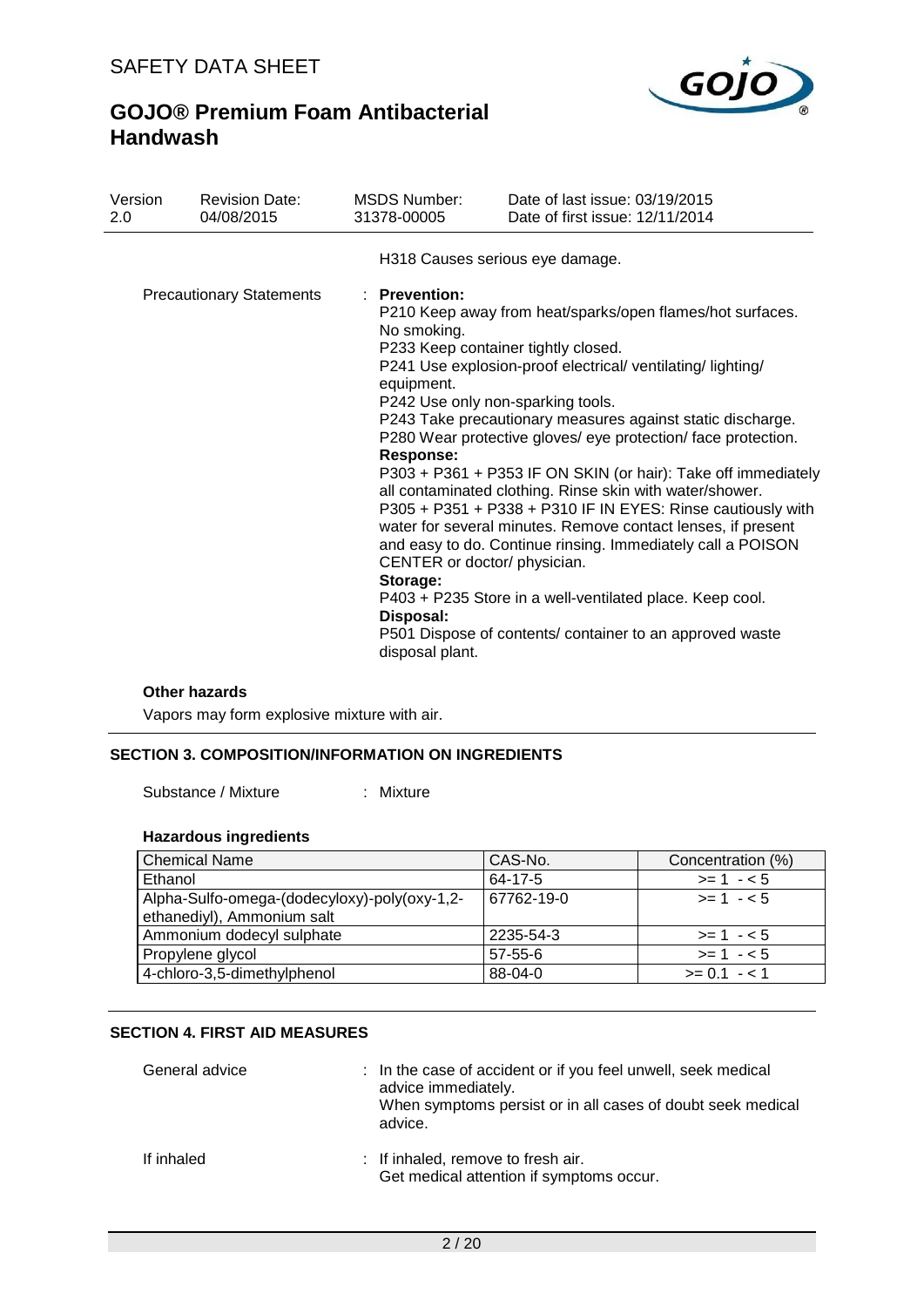

| Version<br><b>Revision Date:</b><br>04/08/2015<br>2.0             | MSDS Number:<br>31378-00005  | Date of last issue: 03/19/2015<br>Date of first issue: 12/11/2014                                                                                                   |  |
|-------------------------------------------------------------------|------------------------------|---------------------------------------------------------------------------------------------------------------------------------------------------------------------|--|
| In case of skin contact                                           |                              | : Wash with water and soap as a precaution.<br>Get medical attention if symptoms occur.                                                                             |  |
| In case of eye contact                                            | for at least 15 minutes.     | : In case of contact, immediately flush eyes with plenty of water<br>If easy to do, remove contact lens, if worn.<br>Get medical attention immediately.             |  |
| If swallowed                                                      |                              | : If swallowed, DO NOT induce vomiting.<br>Get medical attention if symptoms occur.<br>Rinse mouth thoroughly with water.                                           |  |
| Most important symptoms<br>and effects, both acute and<br>delayed | : Causes serious eye damage. |                                                                                                                                                                     |  |
| Protection of first-aiders                                        |                              | : First Aid responders should pay attention to self-protection,<br>and use the recommended personal protective equipment<br>when the potential for exposure exists. |  |
| Notes to physician                                                |                              | : Treat symptomatically and supportively.                                                                                                                           |  |

### **SECTION 5. FIRE-FIGHTING MEASURES**

| Suitable extinguishing media                      | : Water spray<br>Alcohol-resistant foam<br>Dry chemical<br>Carbon dioxide (CO2)                                                                                                                                                                         |
|---------------------------------------------------|---------------------------------------------------------------------------------------------------------------------------------------------------------------------------------------------------------------------------------------------------------|
| Unsuitable extinguishing<br>media                 | : High volume water jet                                                                                                                                                                                                                                 |
| Specific hazards during fire<br>fighting          | : Do not use a solid water stream as it may scatter and spread<br>fire.<br>Flash back possible over considerable distance.<br>Vapors may form explosive mixtures with air.<br>Exposure to combustion products may be a hazard to health.                |
| Hazardous combustion prod-<br>ucts                | : Carbon oxides<br>Sulfur oxides<br>Nitrogen oxides (NOx)                                                                                                                                                                                               |
| Specific extinguishing<br>methods                 | : Use extinguishing measures that are appropriate to local<br>circumstances and the surrounding environment.<br>Use water spray to cool unopened containers.<br>Remove undamaged containers from fire area if it is safe to do<br>SO.<br>Evacuate area. |
| Special protective equipment<br>for fire-fighters | In the event of fire, wear self-contained breathing apparatus.<br>÷.<br>Use personal protective equipment.                                                                                                                                              |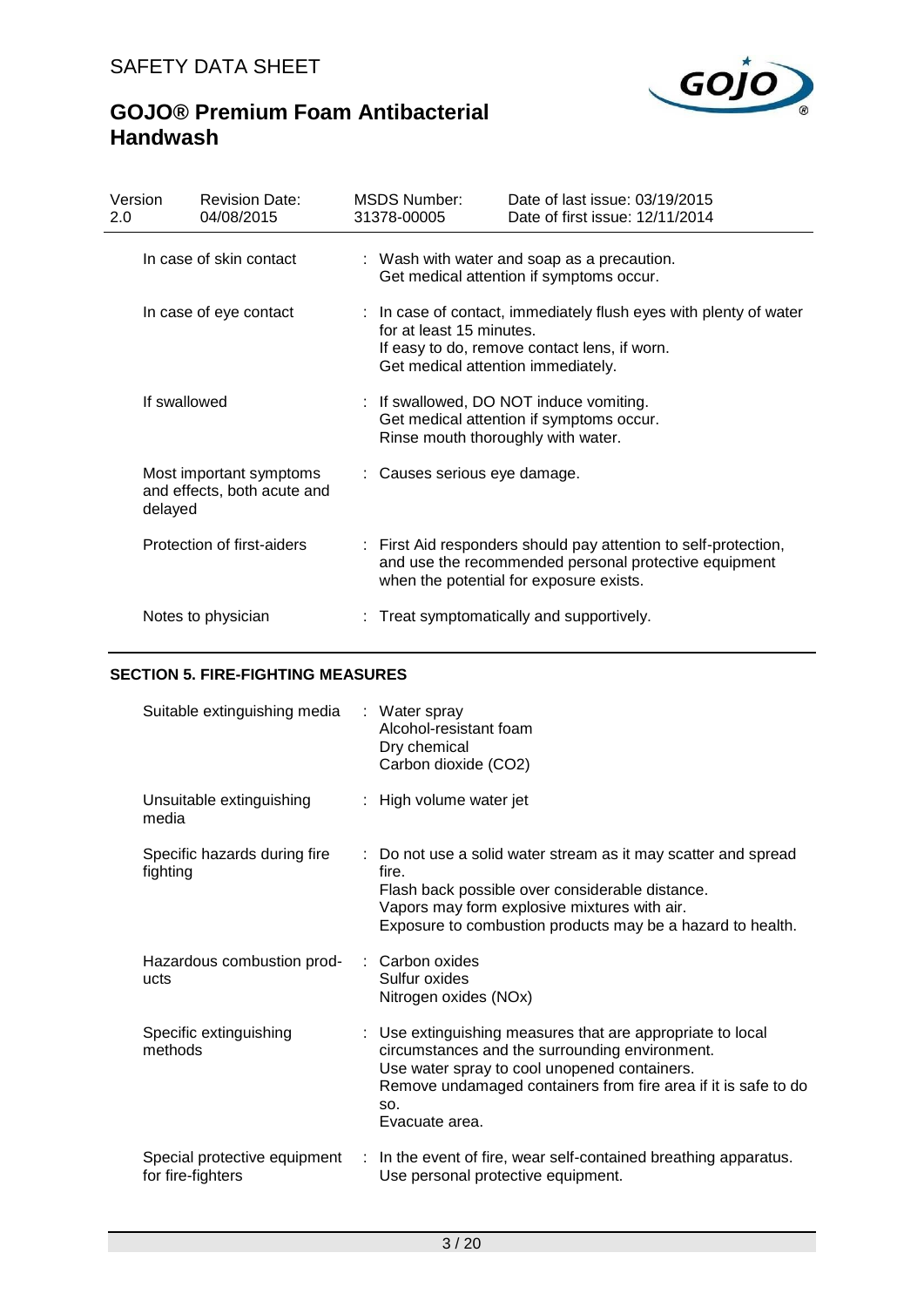

| Version | <b>Revision Date:</b> | MSDS Number: | Date of last issue: 03/19/2015  |
|---------|-----------------------|--------------|---------------------------------|
| 2.0     | 04/08/2015            | 31378-00005  | Date of first issue: 12/11/2014 |

### **SECTION 6. ACCIDENTAL RELEASE MEASURES**

| Personal precautions,<br>protective equipment and<br>emergency procedures | : Remove all sources of ignition.<br>Use personal protective equipment.<br>Follow safe handling advice and personal protective<br>equipment recommendations.                                                                                                                                                                                                                                                                                                                                                                                                                                                                                                                                                                                                                     |
|---------------------------------------------------------------------------|----------------------------------------------------------------------------------------------------------------------------------------------------------------------------------------------------------------------------------------------------------------------------------------------------------------------------------------------------------------------------------------------------------------------------------------------------------------------------------------------------------------------------------------------------------------------------------------------------------------------------------------------------------------------------------------------------------------------------------------------------------------------------------|
| Environmental precautions                                                 | : Discharge into the environment must be avoided.<br>Prevent further leakage or spillage if safe to do so.<br>Prevent spreading over a wide area (e.g. by containment or oil<br>barriers).<br>Retain and dispose of contaminated wash water.<br>Local authorities should be advised if significant spillages<br>cannot be contained.                                                                                                                                                                                                                                                                                                                                                                                                                                             |
| Methods and materials for<br>containment and cleaning up                  | : Non-sparking tools should be used.<br>Soak up with inert absorbent material.<br>Suppress (knock down) gases/vapors/mists with a water spray<br>jet.<br>For large spills, provide diking or other appropriate<br>containment to keep material from spreading. If diked material<br>can be pumped, store recovered material in appropriate<br>container.<br>Clean up remaining materials from spill with suitable<br>absorbent.<br>Local or national regulations may apply to releases and<br>disposal of this material, as well as those materials and items<br>employed in the cleanup of releases. You will need to<br>determine which regulations are applicable.<br>Sections 13 and 15 of this SDS provide information regarding<br>certain local or national requirements. |

### **SECTION 7. HANDLING AND STORAGE**

| Technical measures      | : See Engineering measures under EXPOSURE<br>CONTROLS/PERSONAL PROTECTION section.                                                                                                                                                                                                                                                                                                                                                                                |
|-------------------------|-------------------------------------------------------------------------------------------------------------------------------------------------------------------------------------------------------------------------------------------------------------------------------------------------------------------------------------------------------------------------------------------------------------------------------------------------------------------|
| Local/Total ventilation | : Use with local exhaust ventilation.<br>Use only in an area equipped with explosion proof exhaust<br>ventilation.                                                                                                                                                                                                                                                                                                                                                |
| Advice on safe handling | : Avoid inhalation of vapor or mist.<br>Do not swallow.<br>Do not get in eyes.<br>Avoid prolonged or repeated contact with skin.<br>Handle in accordance with good industrial hygiene and safety<br>practice.<br>Non-sparking tools should be used.<br>Keep container tightly closed.<br>Keep away from heat and sources of ignition.<br>Take precautionary measures against static discharges.<br>Take care to prevent spills, waste and minimize release to the |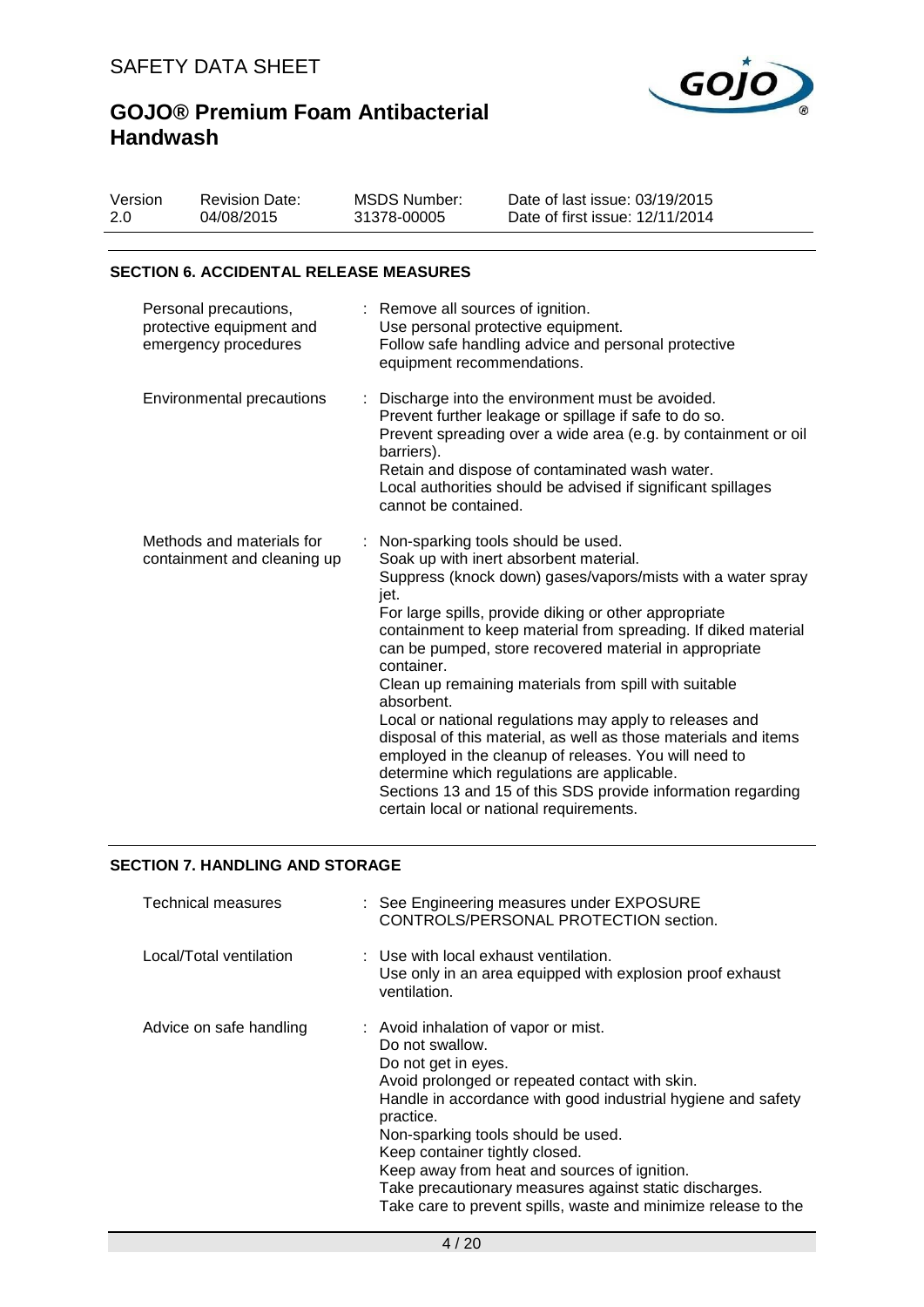

| Version<br>2.0 | <b>Revision Date:</b><br>04/08/2015 | MSDS Number:<br>31378-00005                                                                                                                                  | Date of last issue: 03/19/2015<br>Date of first issue: 12/11/2014                                                                                       |
|----------------|-------------------------------------|--------------------------------------------------------------------------------------------------------------------------------------------------------------|---------------------------------------------------------------------------------------------------------------------------------------------------------|
|                |                                     | environment.                                                                                                                                                 |                                                                                                                                                         |
|                | Conditions for safe storage         | : Keep in properly labeled containers.<br>Keep tightly closed.                                                                                               | Keep in a cool, well-ventilated place.<br>Store in accordance with the particular national regulations.<br>Keep away from heat and sources of ignition. |
|                | Materials to avoid                  | Strong oxidizing agents<br>Organic peroxides<br>Flammable solids<br>Pyrophoric liquids<br>Pyrophoric solids<br>flammable gases<br><b>Explosives</b><br>Gases | : Do not store with the following product types:<br>Self-heating substances and mixtures<br>Substances and mixtures which in contact with water emit    |

### **SECTION 8. EXPOSURE CONTROLS/PERSONAL PROTECTION**

### **Ingredients with workplace control parameters**

| Ingredients      | CAS-No.       | Value type<br>(Form of<br>exposure) | Control<br>parameters /<br>Permissible<br>concentration | <b>Basis</b>     |
|------------------|---------------|-------------------------------------|---------------------------------------------------------|------------------|
| <b>Ethanol</b>   | 64-17-5       | <b>TWA</b>                          | 1,000 ppm<br>1,900 mg/m3                                | <b>NIOSH REL</b> |
|                  |               | <b>TWA</b>                          | 1,000 ppm<br>1,900 mg/m3                                | OSHA Z-1         |
|                  |               | <b>STEL</b>                         | 1,000 ppm                                               | <b>ACGIH</b>     |
| Propylene glycol | $57 - 55 - 6$ | TWA                                 | $10 \text{ mg/m}$                                       | <b>US WEEL</b>   |

#### **Hazardous components without workplace control parameters**

| Ingredients                 | CAS-No.    |
|-----------------------------|------------|
| Alpha-Sulfo-omega-          | 67762-19-0 |
| (dodecyloxy)-poly(oxy-1,2-  |            |
| ethanediyl), Ammonium salt  |            |
| Ammonium dodecyl sulphate   | 2235-54-3  |
| 4-chloro-3,5-dimethylphenol | 88-04-0    |

**Engineering measures** : Minimize workplace exposure concentrations. Use only in an area equipped with explosion proof exhaust

ventilation. Use with local exhaust ventilation. Dust formation may be relevant in the processing of this product. In addition to substance-specific OELs, general limitations of concentrations of particulates in the air at workplaces have to be considered in workplace risk assessment. Relevant limits include: OSHA PEL for Particulates Not Otherwise Regulated of 15 mg/m3 - total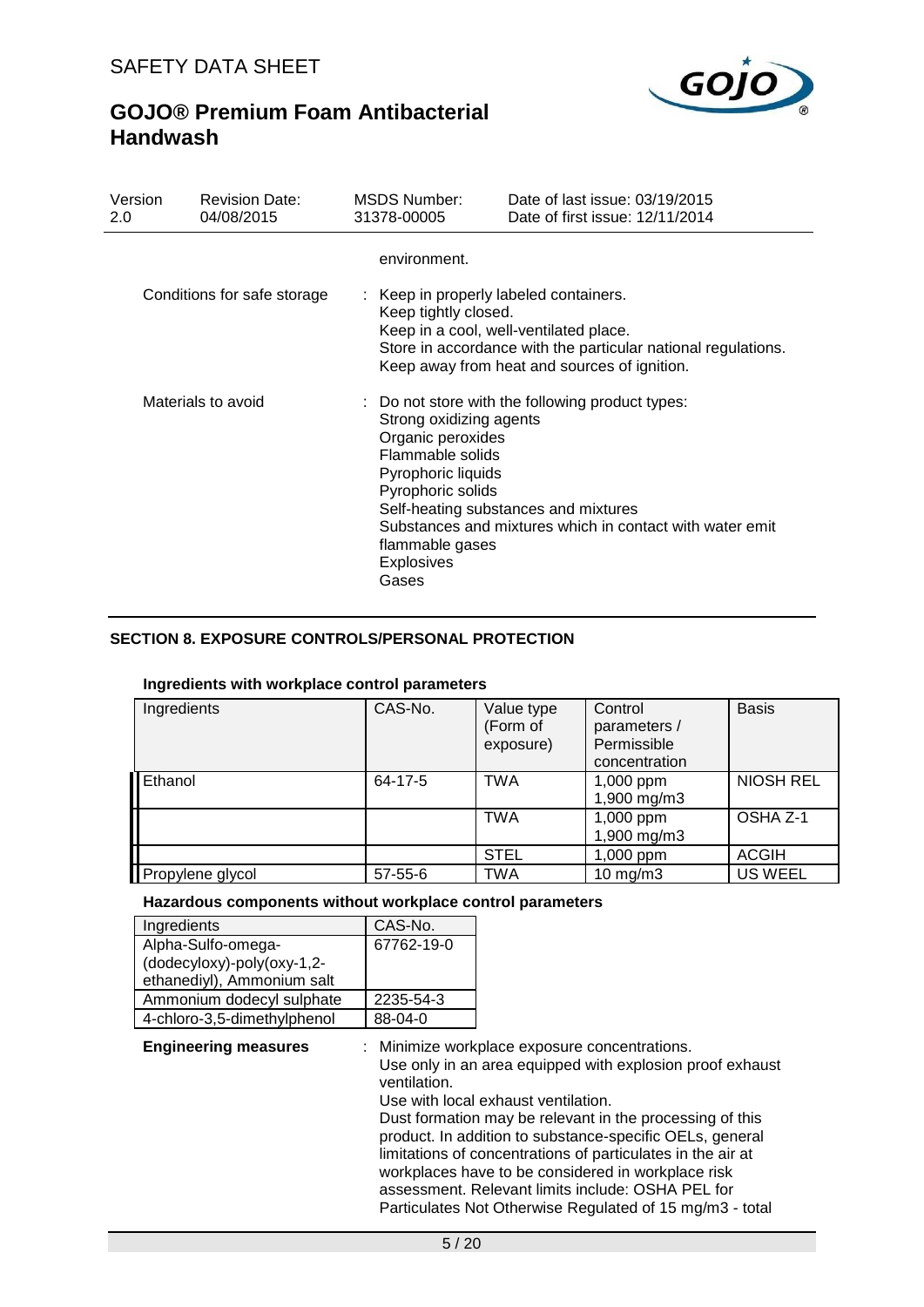

| Version<br><b>Revision Date:</b><br>2.0<br>04/08/2015 |                               | <b>MSDS Number:</b><br>31378-00005                    | Date of last issue: 03/19/2015<br>Date of first issue: 12/11/2014                                                                                                                                                                                                                                                                                                                                                                                                                                                                                                                                                                                                              |  |
|-------------------------------------------------------|-------------------------------|-------------------------------------------------------|--------------------------------------------------------------------------------------------------------------------------------------------------------------------------------------------------------------------------------------------------------------------------------------------------------------------------------------------------------------------------------------------------------------------------------------------------------------------------------------------------------------------------------------------------------------------------------------------------------------------------------------------------------------------------------|--|
|                                                       |                               | inhalable particles.                                  | dust, 5 mg/m3 - respirable fraction; and ACGIH TWA for<br>Particles (insoluble or poorly soluble) Not Otherwise<br>Specified of 3 mg/m3 - respirable particles, 10 mg/m3 -                                                                                                                                                                                                                                                                                                                                                                                                                                                                                                     |  |
|                                                       | Personal protective equipment |                                                       |                                                                                                                                                                                                                                                                                                                                                                                                                                                                                                                                                                                                                                                                                |  |
|                                                       | Respiratory protection        | adequate protection.                                  | General and local exhaust ventilation is recommended to<br>maintain vapor exposures below recommended limits. Where<br>concentrations are above recommended limits or are<br>unknown, appropriate respiratory protection should be worn.<br>Follow OSHA respirator regulations (29 CFR 1910.134) and<br>use NIOSH/MSHA approved respirators. Protection provided<br>by air purifying respirators against exposure to any<br>hazardous chemical is limited. Use a positive pressure air<br>supplied respirator if there is any potential for uncontrolled<br>release, exposure levels are unknown, or any other<br>circumstance where air purifying respirators may not provide |  |
|                                                       | Hand protection<br>Material   | Impervious gloves                                     |                                                                                                                                                                                                                                                                                                                                                                                                                                                                                                                                                                                                                                                                                |  |
|                                                       | Material                      | Flame retardant gloves                                |                                                                                                                                                                                                                                                                                                                                                                                                                                                                                                                                                                                                                                                                                |  |
|                                                       | Remarks                       | breaks and at the end of workday.                     | Choose gloves to protect hands against chemicals depending<br>on the concentration specific to place of work. Breakthrough<br>time is not determined for the product. Change gloves often!<br>For special applications, we recommend clarifying the<br>resistance to chemicals of the aforementioned protective<br>gloves with the glove manufacturer. Wash hands before                                                                                                                                                                                                                                                                                                       |  |
|                                                       | Eye protection                | If splashes are likely to occur, wear:<br>Face-shield | Wear the following personal protective equipment:<br>Chemical resistant goggles must be worn.                                                                                                                                                                                                                                                                                                                                                                                                                                                                                                                                                                                  |  |
|                                                       | Skin and body protection      | potential.                                            | Select appropriate protective clothing based on chemical<br>resistance data and an assessment of the local exposure<br>Wear the following personal protective equipment:<br>Flame retardant antistatic protective clothing.<br>Skin contact must be avoided by using impervious protective<br>clothing (gloves, aprons, boots, etc).                                                                                                                                                                                                                                                                                                                                           |  |
|                                                       | Hygiene measures              | located close to the working place.                   | Ensure that eye flushing systems and safety showers are<br>When using do not eat, drink or smoke.<br>Wash contaminated clothing before re-use.                                                                                                                                                                                                                                                                                                                                                                                                                                                                                                                                 |  |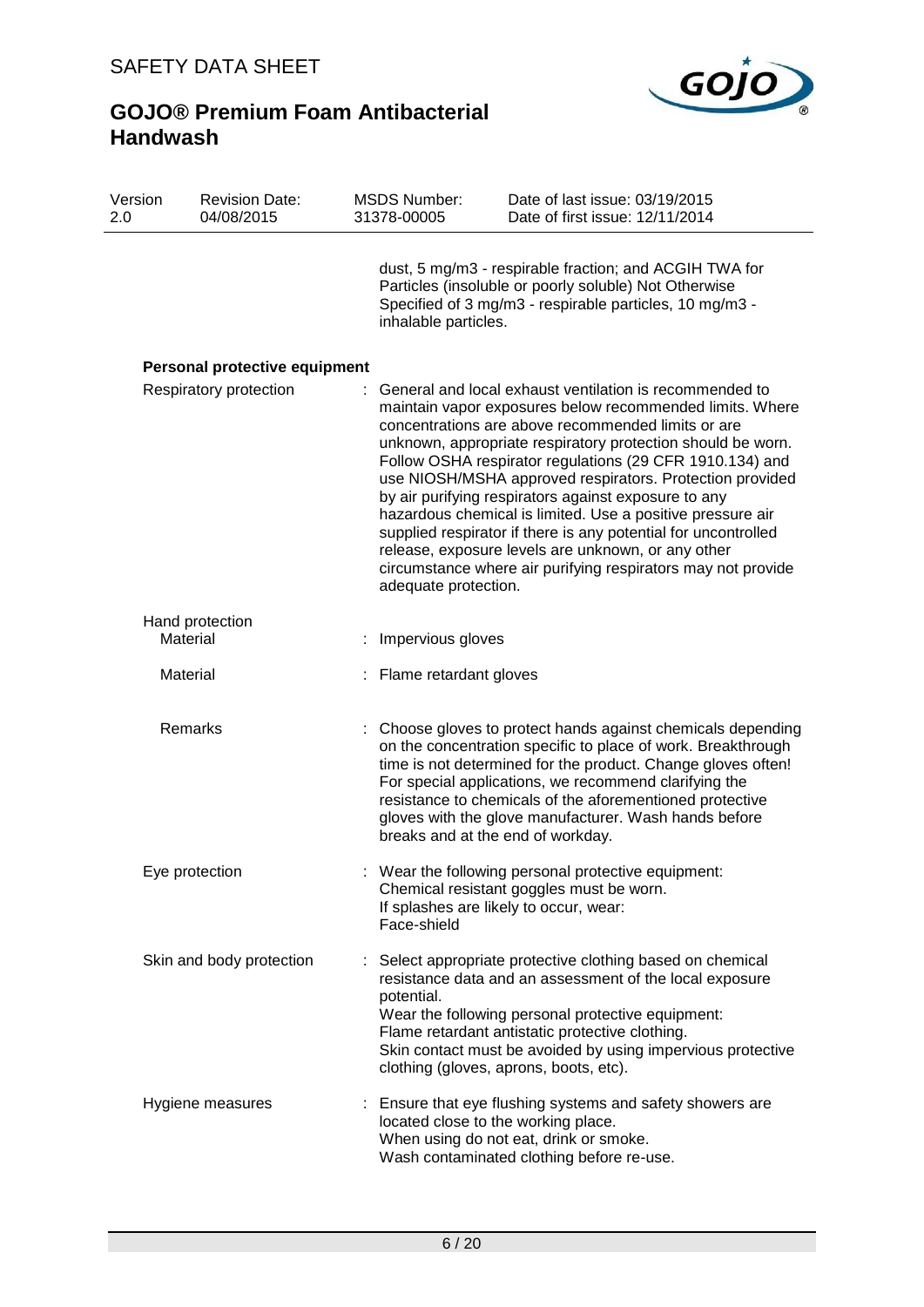

| Version<br>2.0 | <b>Revision Date:</b><br>04/08/2015                |   | MSDS Number:<br>31378-00005 | Date of last issue: 03/19/2015<br>Date of first issue: 12/11/2014 |
|----------------|----------------------------------------------------|---|-----------------------------|-------------------------------------------------------------------|
|                | <b>SECTION 9. PHYSICAL AND CHEMICAL PROPERTIES</b> |   |                             |                                                                   |
|                | Appearance                                         | ÷ | liquid                      |                                                                   |
| Color          |                                                    |   | : clear, amber, brown       |                                                                   |
| Odor           |                                                    |   | : fruity                    |                                                                   |
|                | <b>Odor Threshold</b>                              |   | No data available           |                                                                   |
| $\blacksquare$ |                                                    |   | $: 4.5 - 8.5$               |                                                                   |
|                | Melting point/freezing point                       |   | : No data available         |                                                                   |
| range          | Initial boiling point and boiling                  |   | : 83 °C                     |                                                                   |
|                | Flash point                                        |   | : $58.9 °C$                 |                                                                   |
|                | Evaporation rate                                   |   | No data available           |                                                                   |
|                | Flammability (solid, gas)                          |   | : Not applicable            |                                                                   |
|                | Upper explosion limit                              |   | : No data available         |                                                                   |
|                | Lower explosion limit                              |   | No data available           |                                                                   |
|                | Vapor pressure                                     |   | No data available           |                                                                   |
|                | Relative vapor density                             |   | : No data available         |                                                                   |
| Density        |                                                    |   | 1.00 g/cm3                  |                                                                   |
|                | Solubility(ies)<br>Water solubility                |   | soluble                     |                                                                   |
|                | Partition coefficient: n-<br>octanol/water         |   | Not applicable              |                                                                   |
|                | Autoignition temperature                           |   | No data available           |                                                                   |
|                | Decomposition temperature                          |   |                             | The substance or mixture is not classified self-reactive.         |
| Viscosity      | Viscosity, kinematic                               |   | 10 - 20 mm2/s (20 °C)       |                                                                   |
|                | <b>Explosive properties</b>                        |   | Not explosive               |                                                                   |
|                | Oxidizing properties                               |   |                             | The substance or mixture is not classified as oxidizing.          |

### **SECTION 10. STABILITY AND REACTIVITY**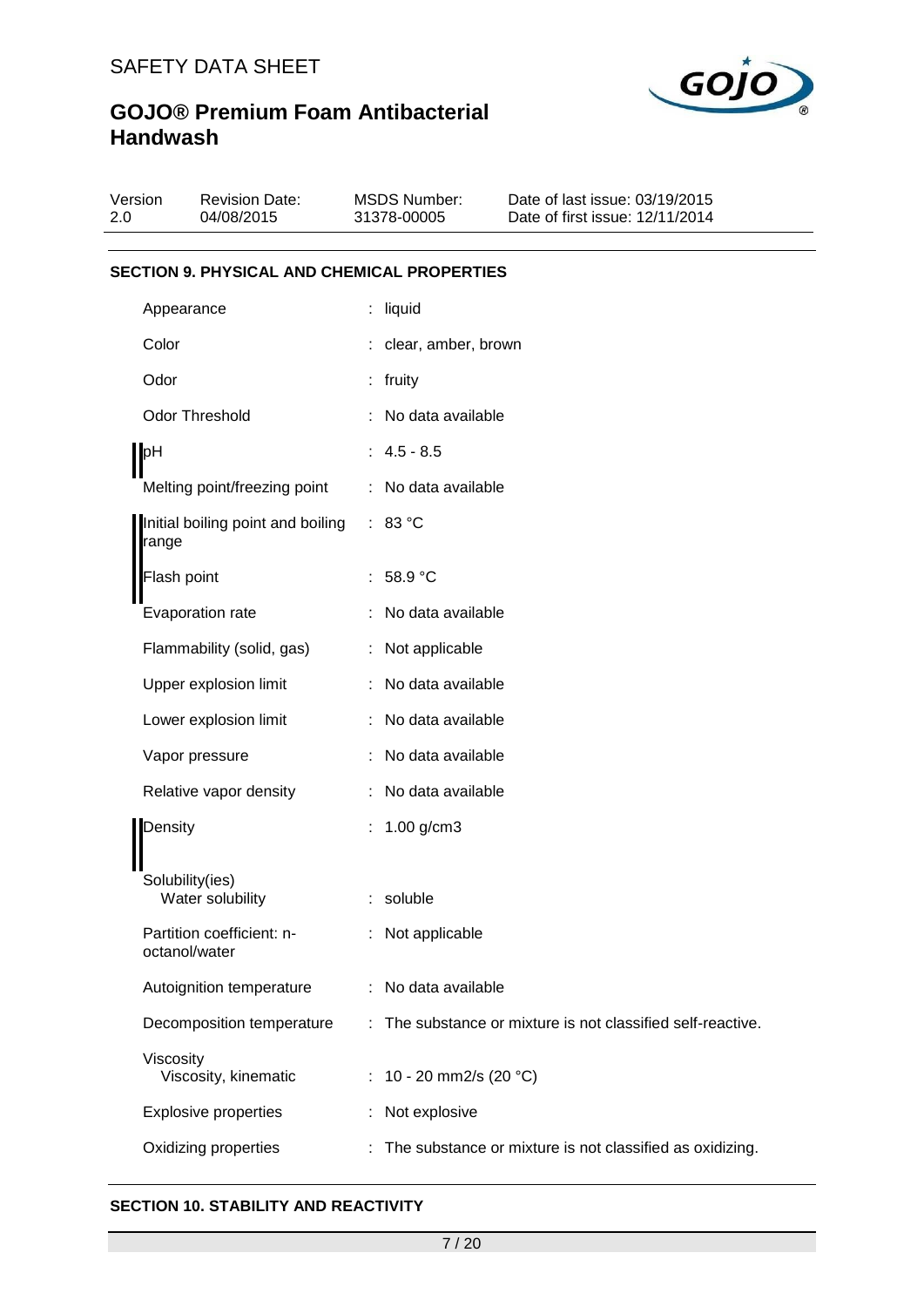

| Version<br>2.0 | <b>Revision Date:</b><br>04/08/2015 | MSDS Number:<br>31378-00005                  | Date of last issue: 03/19/2015<br>Date of first issue: 12/11/2014                      |
|----------------|-------------------------------------|----------------------------------------------|----------------------------------------------------------------------------------------|
| Reactivity     |                                     |                                              | : Not classified as a reactivity hazard.                                               |
|                | Chemical stability                  | $\therefore$ Stable under normal conditions. |                                                                                        |
| tions          | Possibility of hazardous reac-      | : Flammable liquid and vapor.                | Vapors may form explosive mixture with air.<br>Can react with strong oxidizing agents. |
|                | Conditions to avoid                 | : Heat, flames and sparks.                   |                                                                                        |
|                | Incompatible materials              | : Oxidizing agents                           |                                                                                        |
| products       | Hazardous decomposition             |                                              | : No hazardous decomposition products are known.                                       |

### **SECTION 11. TOXICOLOGICAL INFORMATION**

| Information on likely routes of exposure<br>Inhalation<br>Skin contact<br>Ingestion<br>Eye contact |                                                                                                                                                                                           |
|----------------------------------------------------------------------------------------------------|-------------------------------------------------------------------------------------------------------------------------------------------------------------------------------------------|
| <b>Acute toxicity</b>                                                                              |                                                                                                                                                                                           |
| Not classified based on available information.                                                     |                                                                                                                                                                                           |
|                                                                                                    |                                                                                                                                                                                           |
| Acute oral toxicity                                                                                | : Acute toxicity estimate: $> 5,000$ mg/kg<br>Method: Calculation method                                                                                                                  |
| Ingredients:                                                                                       |                                                                                                                                                                                           |
| <b>Ethanol:</b>                                                                                    |                                                                                                                                                                                           |
| Acute oral toxicity                                                                                | : LD50 (Rat): $> 5,000$ mg/kg                                                                                                                                                             |
| Acute inhalation toxicity                                                                          | : LC50 (Rat): 124.7 mg/l<br>Exposure time: 4 h<br>Test atmosphere: vapor                                                                                                                  |
|                                                                                                    | Alpha-Sulfo-omega-(dodecyloxy)-poly(oxy-1,2-ethanediyl), Ammonium salt:                                                                                                                   |
| Acute oral toxicity                                                                                | : LD50 (Rat): 4,100 mg/kg<br>Method: OECD Test Guideline 401<br>Remarks: Based on data from similar materials                                                                             |
| Acute dermal toxicity                                                                              | : LD50 (Rat): $> 2,000$ mg/kg<br>Method: OECD Test Guideline 402<br>Assessment: The substance or mixture has no acute dermal<br>toxicity<br>Remarks: Based on data from similar materials |
| Ammonium dodecyl sulphate:<br>Acute oral toxicity                                                  | LD50 (Rat): 2,000 mg/kg<br>Method: EC Directive 92/69/EEC B.1 Acute Toxicity (Oral)<br>Remarks: Based on data from similar materials                                                      |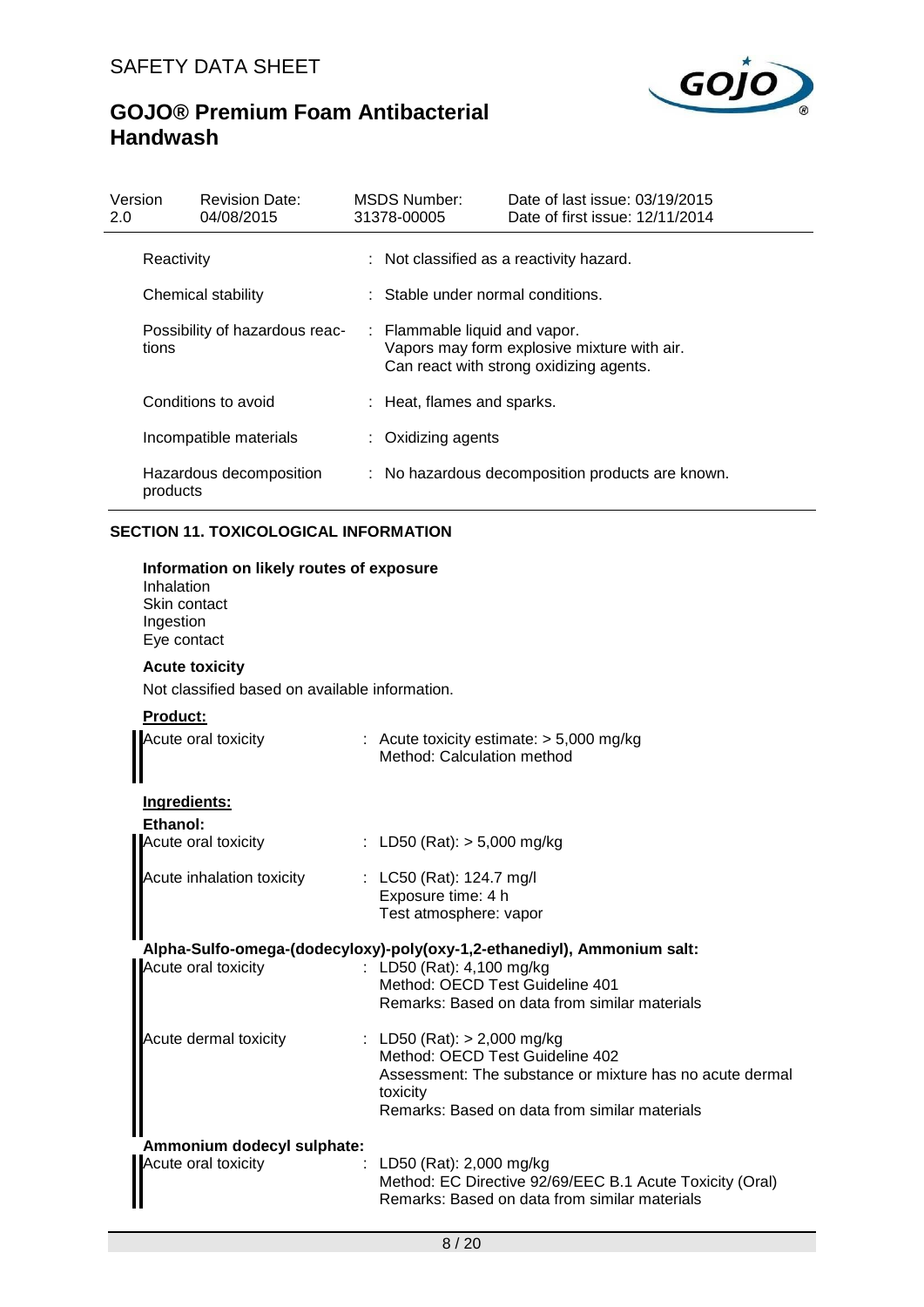

| Version<br>2.0  | <b>Revision Date:</b><br>04/08/2015                                                                         | <b>MSDS Number:</b><br>31378-00005                                      | Date of last issue: 03/19/2015<br>Date of first issue: 12/11/2014                                    |  |  |  |
|-----------------|-------------------------------------------------------------------------------------------------------------|-------------------------------------------------------------------------|------------------------------------------------------------------------------------------------------|--|--|--|
| Ш               |                                                                                                             |                                                                         |                                                                                                      |  |  |  |
|                 | Propylene glycol:<br>Acute oral toxicity                                                                    | : LD50 (Rat): $> 5,000$ mg/kg                                           |                                                                                                      |  |  |  |
|                 |                                                                                                             |                                                                         |                                                                                                      |  |  |  |
|                 | Acute inhalation toxicity                                                                                   | Exposure time: 4 h<br>Test atmosphere: dust/mist<br>inhalation toxicity | : LC50 (Rabbit): $> 159$ mg/l, $> 51091$ ppm<br>Assessment: The substance or mixture has no acute    |  |  |  |
|                 | Acute dermal toxicity                                                                                       | : LD50 (Rabbit): $> 2,000$ mg/kg<br>toxicity                            | Assessment: The substance or mixture has no acute dermal                                             |  |  |  |
|                 | 4-chloro-3,5-dimethylphenol:                                                                                |                                                                         |                                                                                                      |  |  |  |
|                 | Acute oral toxicity                                                                                         | Method: Expert judgment<br>1272/2008, Annex VI                          | : Acute toxicity estimate: 500 mg/kg<br>Remarks: Based on harmonised classification in EU regulation |  |  |  |
|                 | Acute inhalation toxicity                                                                                   | : LC50 (Rat): $> 6.29$ mg/l<br>Test atmosphere: dust/mist               |                                                                                                      |  |  |  |
|                 | Acute dermal toxicity                                                                                       | : LD50 (Rat): $> 2,000$ mg/kg                                           |                                                                                                      |  |  |  |
| <b>Product:</b> | Not classified based on available information.<br>Result: No skin irritation                                |                                                                         |                                                                                                      |  |  |  |
|                 | Ingredients:                                                                                                |                                                                         |                                                                                                      |  |  |  |
| Ethanol:        |                                                                                                             |                                                                         |                                                                                                      |  |  |  |
|                 | Species: Rabbit<br>Method: OECD Test Guideline 404<br>Result: No skin irritation                            |                                                                         |                                                                                                      |  |  |  |
|                 | Species: Rabbit                                                                                             |                                                                         | Alpha-Sulfo-omega-(dodecyloxy)-poly(oxy-1,2-ethanediyl), Ammonium salt:                              |  |  |  |
|                 | Method: OECD Test Guideline 404<br>Result: Skin irritation<br>Remarks: Based on data from similar materials |                                                                         |                                                                                                      |  |  |  |
|                 | Ammonium dodecyl sulphate:<br>Species: Rabbit                                                               |                                                                         |                                                                                                      |  |  |  |
|                 | Method: OECD Test Guideline 404<br>Result: Skin irritation                                                  |                                                                         |                                                                                                      |  |  |  |
|                 | Propylene glycol:<br>Species: Rabbit<br>Method: OECD Test Guideline 404<br>Result: No skin irritation       |                                                                         |                                                                                                      |  |  |  |
|                 |                                                                                                             | 9/20                                                                    |                                                                                                      |  |  |  |
|                 |                                                                                                             |                                                                         |                                                                                                      |  |  |  |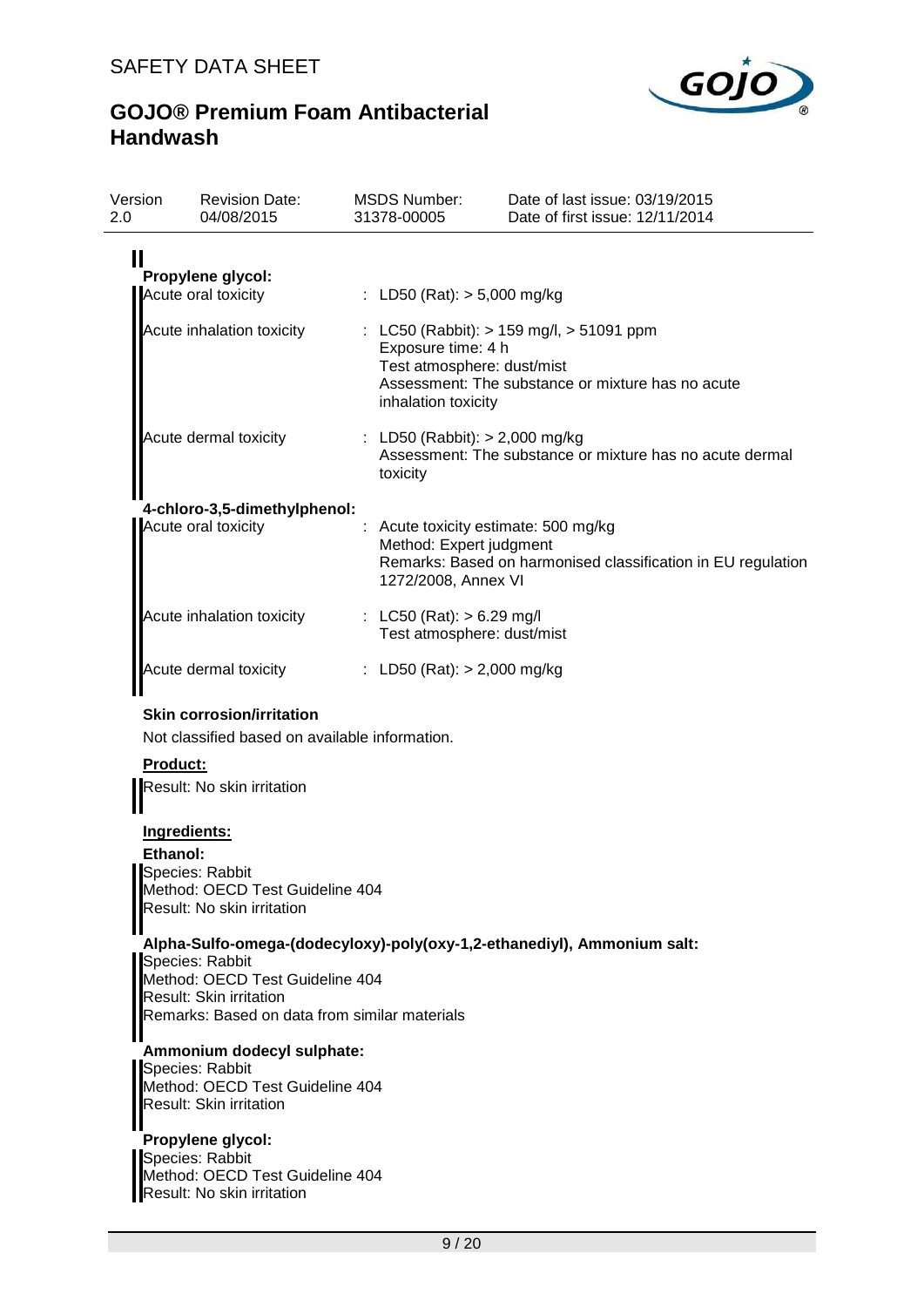Version



Date of last issue: 03/19/2015

# **GOJO® Premium Foam Antibacterial Handwash**

Revision Date:

| <u>VEISIUIT</u><br>2.0 | Revision Date.<br>04/08/2015                                                                                                                          | <b>INIOUS INUITIDEL.</b><br>31378-00005                                                                                                         | Dale of last issue. Op/19/2019<br>Date of first issue: 12/11/2014                |
|------------------------|-------------------------------------------------------------------------------------------------------------------------------------------------------|-------------------------------------------------------------------------------------------------------------------------------------------------|----------------------------------------------------------------------------------|
| Ш                      | 4-chloro-3,5-dimethylphenol:<br><b>Result: Skin irritation</b>                                                                                        |                                                                                                                                                 | Remarks: Based on harmonised classification in EU regulation 1272/2008, Annex VI |
|                        |                                                                                                                                                       |                                                                                                                                                 |                                                                                  |
|                        | Serious eye damage/eye irritation<br>Causes serious eye damage.                                                                                       |                                                                                                                                                 |                                                                                  |
|                        | <b>Ingredients:</b>                                                                                                                                   |                                                                                                                                                 |                                                                                  |
| Ethanol:               | Species: Rabbit<br>Method: OECD Test Guideline 405                                                                                                    | Result: Irritation to eyes, reversing within 21 days                                                                                            |                                                                                  |
|                        | Species: Rabbit                                                                                                                                       |                                                                                                                                                 | Alpha-Sulfo-omega-(dodecyloxy)-poly(oxy-1,2-ethanediyl), Ammonium salt:          |
|                        | Result: Irreversible effects on the eye<br>Remarks: Based on data from similar materials                                                              |                                                                                                                                                 |                                                                                  |
|                        | Ammonium dodecyl sulphate:<br>Species: Rabbit<br>Result: Irreversible effects on the eye<br>Method: OECD Test Guideline 405                           |                                                                                                                                                 |                                                                                  |
|                        | Propylene glycol:<br>Species: Rabbit<br>Result: No eye irritation<br>Method: OECD Test Guideline 405                                                  |                                                                                                                                                 |                                                                                  |
|                        | 4-chloro-3,5-dimethylphenol:<br>Result: Irreversible effects on the eye                                                                               |                                                                                                                                                 |                                                                                  |
|                        | <b>Respiratory or skin sensitization</b>                                                                                                              |                                                                                                                                                 |                                                                                  |
|                        |                                                                                                                                                       | Skin sensitization: Not classified based on available information.<br>Respiratory sensitization: Not classified based on available information. |                                                                                  |
| <b>Product:</b>        |                                                                                                                                                       |                                                                                                                                                 |                                                                                  |
|                        | Assessment: Does not cause skin sensitization.                                                                                                        |                                                                                                                                                 |                                                                                  |
| Ethanol:               | Ingredients:                                                                                                                                          |                                                                                                                                                 |                                                                                  |
|                        | Test Type: Local lymph node assay (LLNA)<br>Routes of exposure: Skin contact<br>Species: Mouse<br>Result: negative                                    |                                                                                                                                                 |                                                                                  |
|                        | Test Type: Maximization Test (GPMT)<br>Routes of exposure: Skin contact<br>Species: Guinea pig<br>Method: OECD Test Guideline 406<br>Result: negative |                                                                                                                                                 | Alpha-Sulfo-omega-(dodecyloxy)-poly(oxy-1,2-ethanediyl), Ammonium salt:          |

MSDS Number: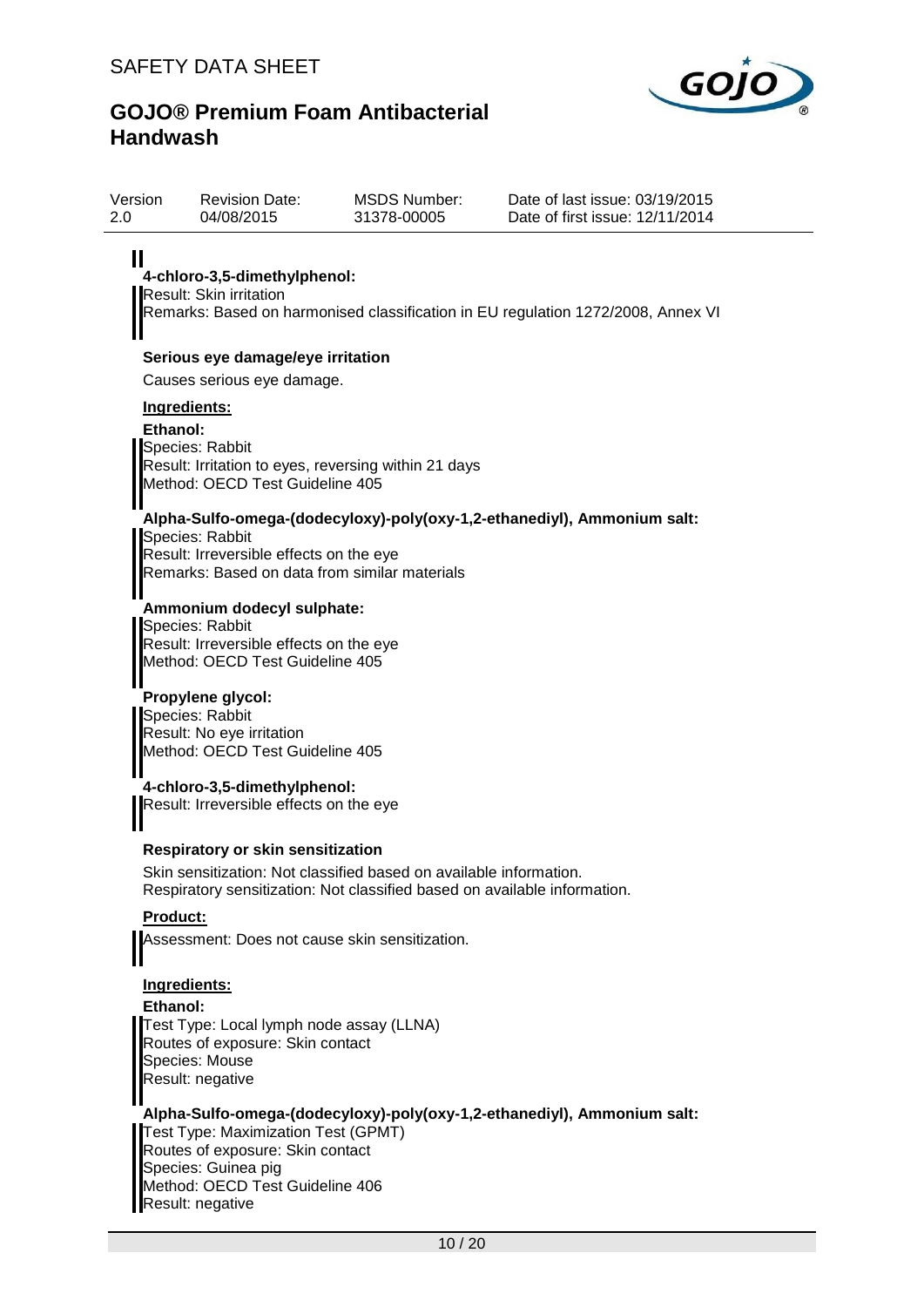

| Version<br>2.0 | <b>Revision Date:</b><br>04/08/2015                                                                                                                                                               |  | <b>MSDS Number:</b><br>31378-00005                                                                    | Date of last issue: 03/19/2015<br>Date of first issue: 12/11/2014                                                                                                              |  |  |  |  |  |
|----------------|---------------------------------------------------------------------------------------------------------------------------------------------------------------------------------------------------|--|-------------------------------------------------------------------------------------------------------|--------------------------------------------------------------------------------------------------------------------------------------------------------------------------------|--|--|--|--|--|
|                | Remarks: Based on data from similar materials                                                                                                                                                     |  |                                                                                                       |                                                                                                                                                                                |  |  |  |  |  |
|                | Ammonium dodecyl sulphate:<br>Test Type: Maximization Test (GPMT)<br>Routes of exposure: Skin contact<br>Species: Guinea pig<br>Result: negative<br>Remarks: Based on data from similar materials |  |                                                                                                       |                                                                                                                                                                                |  |  |  |  |  |
|                | Propylene glycol:<br>Test Type: Maximization Test (GPMT)<br>Routes of exposure: Skin contact<br>Species: Guinea pig<br>Result: negative                                                           |  |                                                                                                       |                                                                                                                                                                                |  |  |  |  |  |
|                | 4-chloro-3,5-dimethylphenol:<br>Assessment: Probability or evidence of skin sensitization in humans                                                                                               |  |                                                                                                       | Remarks: Based on harmonised classification in EU regulation 1272/2008, Annex VI                                                                                               |  |  |  |  |  |
|                | <b>Germ cell mutagenicity</b><br>Not classified based on available information.                                                                                                                   |  |                                                                                                       |                                                                                                                                                                                |  |  |  |  |  |
|                | Ingredients:                                                                                                                                                                                      |  |                                                                                                       |                                                                                                                                                                                |  |  |  |  |  |
|                | Ethanol:<br>Genotoxicity in vitro                                                                                                                                                                 |  | Result: negative                                                                                      | : Test Type: In vitro mammalian cell gene mutation test                                                                                                                        |  |  |  |  |  |
|                | Genotoxicity in vivo                                                                                                                                                                              |  | Species: Mouse<br>Application Route: Ingestion<br>Result: negative                                    | : Test Type: Rodent dominant lethal test (germ cell) (in vivo)                                                                                                                 |  |  |  |  |  |
|                | Genotoxicity in vitro                                                                                                                                                                             |  | Method: OECD Test Guideline 471<br>Result: negative                                                   | Alpha-Sulfo-omega-(dodecyloxy)-poly(oxy-1,2-ethanediyl), Ammonium salt:<br>Test Type: Bacterial reverse mutation assay (AMES)<br>Remarks: Based on data from similar materials |  |  |  |  |  |
|                |                                                                                                                                                                                                   |  | Method: OECD Test Guideline 476<br>Result: negative                                                   | Test Type: In vitro mammalian cell gene mutation test<br>Remarks: Based on data from similar materials                                                                         |  |  |  |  |  |
|                | Genotoxicity in vivo                                                                                                                                                                              |  | Species: Mouse<br>Application Route: Ingestion<br>Method: OECD Test Guideline 475<br>Result: negative | : Test Type: Mutagenicity (in vivo mammalian bone-marrow<br>cytogenetic test, chromosomal analysis)<br>Remarks: Based on data from similar materials                           |  |  |  |  |  |
|                | Ammonium dodecyl sulphate:<br>Genotoxicity in vitro                                                                                                                                               |  |                                                                                                       | Test Type: In vitro mammalian cell gene mutation test                                                                                                                          |  |  |  |  |  |
|                |                                                                                                                                                                                                   |  |                                                                                                       |                                                                                                                                                                                |  |  |  |  |  |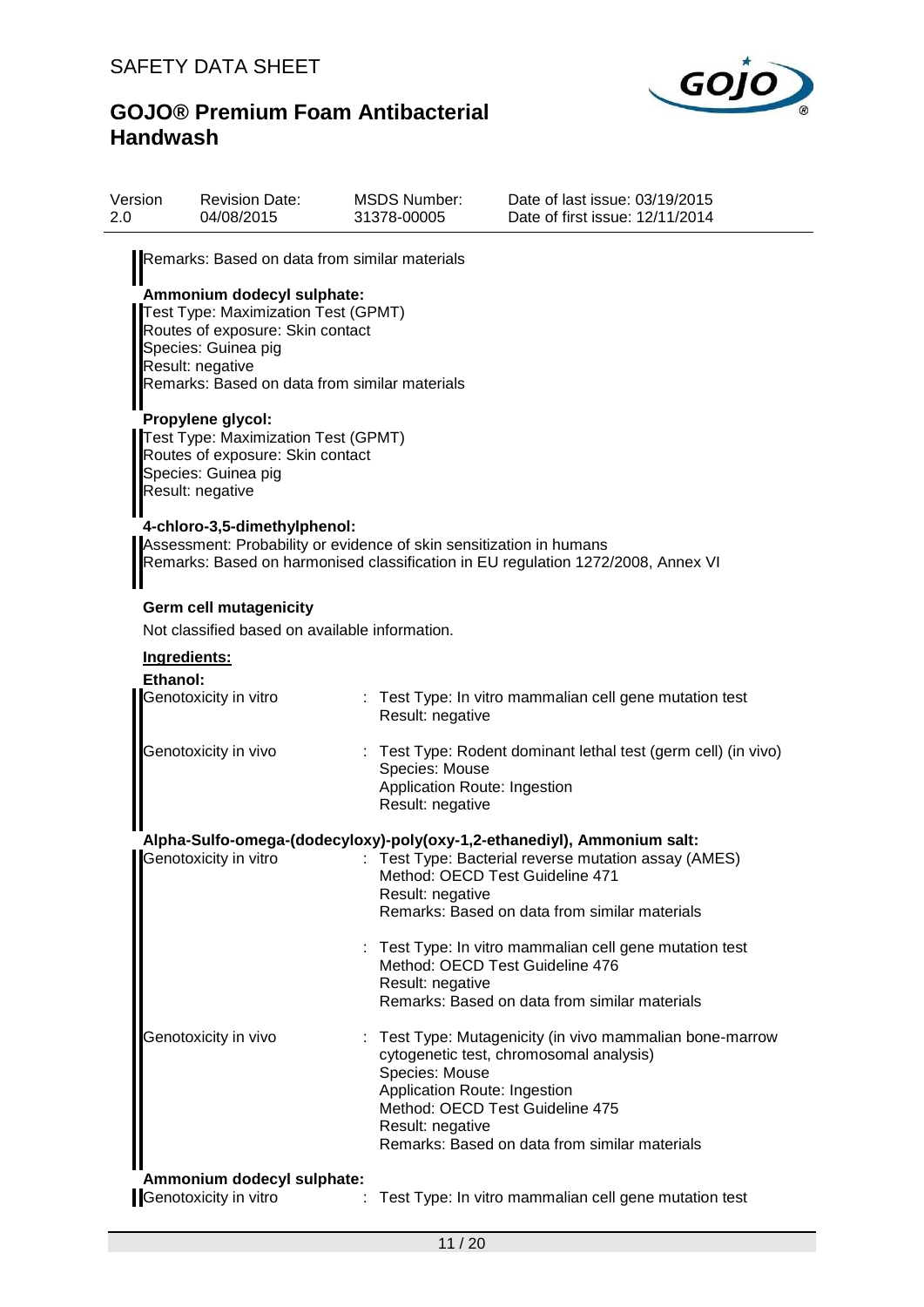

| Version<br>2.0 | <b>Revision Date:</b><br>04/08/2015                                                                                                                                                       |  | <b>MSDS Number:</b><br>31378-00005                                                                                          | Date of last issue: 03/19/2015<br>Date of first issue: 12/11/2014                                                                    |  |
|----------------|-------------------------------------------------------------------------------------------------------------------------------------------------------------------------------------------|--|-----------------------------------------------------------------------------------------------------------------------------|--------------------------------------------------------------------------------------------------------------------------------------|--|
|                |                                                                                                                                                                                           |  | Result: negative                                                                                                            | Remarks: Based on data from similar materials                                                                                        |  |
|                | Genotoxicity in vivo                                                                                                                                                                      |  | cytogenetic assay)<br>Species: Mouse<br>Application Route: Ingestion<br>Method: OECD Test Guideline 474<br>Result: negative | Test Type: Mammalian erythrocyte micronucleus test (in vivo<br>Remarks: Based on data from similar materials                         |  |
|                | Propylene glycol:                                                                                                                                                                         |  |                                                                                                                             |                                                                                                                                      |  |
|                | Genotoxicity in vitro                                                                                                                                                                     |  | Result: negative                                                                                                            | Test Type: Bacterial reverse mutation assay (AMES)                                                                                   |  |
|                | Genotoxicity in vivo                                                                                                                                                                      |  |                                                                                                                             | : Test Type: In vivo micronucleus test                                                                                               |  |
|                |                                                                                                                                                                                           |  | Species: Mouse<br>Result: negative                                                                                          | Application Route: Intraperitoneal injection                                                                                         |  |
|                | 4-chloro-3,5-dimethylphenol:                                                                                                                                                              |  |                                                                                                                             |                                                                                                                                      |  |
|                | Genotoxicity in vitro                                                                                                                                                                     |  | Result: negative                                                                                                            | Test Type: Bacterial reverse mutation assay (AMES)                                                                                   |  |
|                | Carcinogenicity                                                                                                                                                                           |  |                                                                                                                             |                                                                                                                                      |  |
|                | Not classified based on available information.                                                                                                                                            |  |                                                                                                                             |                                                                                                                                      |  |
|                | Ingredients:<br>Ammonium dodecyl sulphate:<br>Species: Rat<br>Application Route: Ingestion<br>Exposure time: 2 Years<br>Result: negative<br>Remarks: Based on data from similar materials |  |                                                                                                                             |                                                                                                                                      |  |
|                | Propylene glycol:                                                                                                                                                                         |  |                                                                                                                             |                                                                                                                                      |  |
|                | Species: Rat<br>Application Route: Ingestion<br>Exposure time: 2 Years<br>Result: negative                                                                                                |  |                                                                                                                             |                                                                                                                                      |  |
| <b>IARC</b>    |                                                                                                                                                                                           |  | human carcinogen by IARC.                                                                                                   | No ingredient of this product present at levels greater than or<br>equal to 0.1% is identified as probable, possible or confirmed    |  |
| <b>OSHA</b>    |                                                                                                                                                                                           |  | gen by OSHA.                                                                                                                | No ingredient of this product present at levels greater than or<br>equal to 0.1% is identified as a carcinogen or potential carcino- |  |
| <b>NTP</b>     |                                                                                                                                                                                           |  | by NTP.                                                                                                                     | No ingredient of this product present at levels greater than or<br>equal to 0.1% is identified as a known or anticipated carcinogen  |  |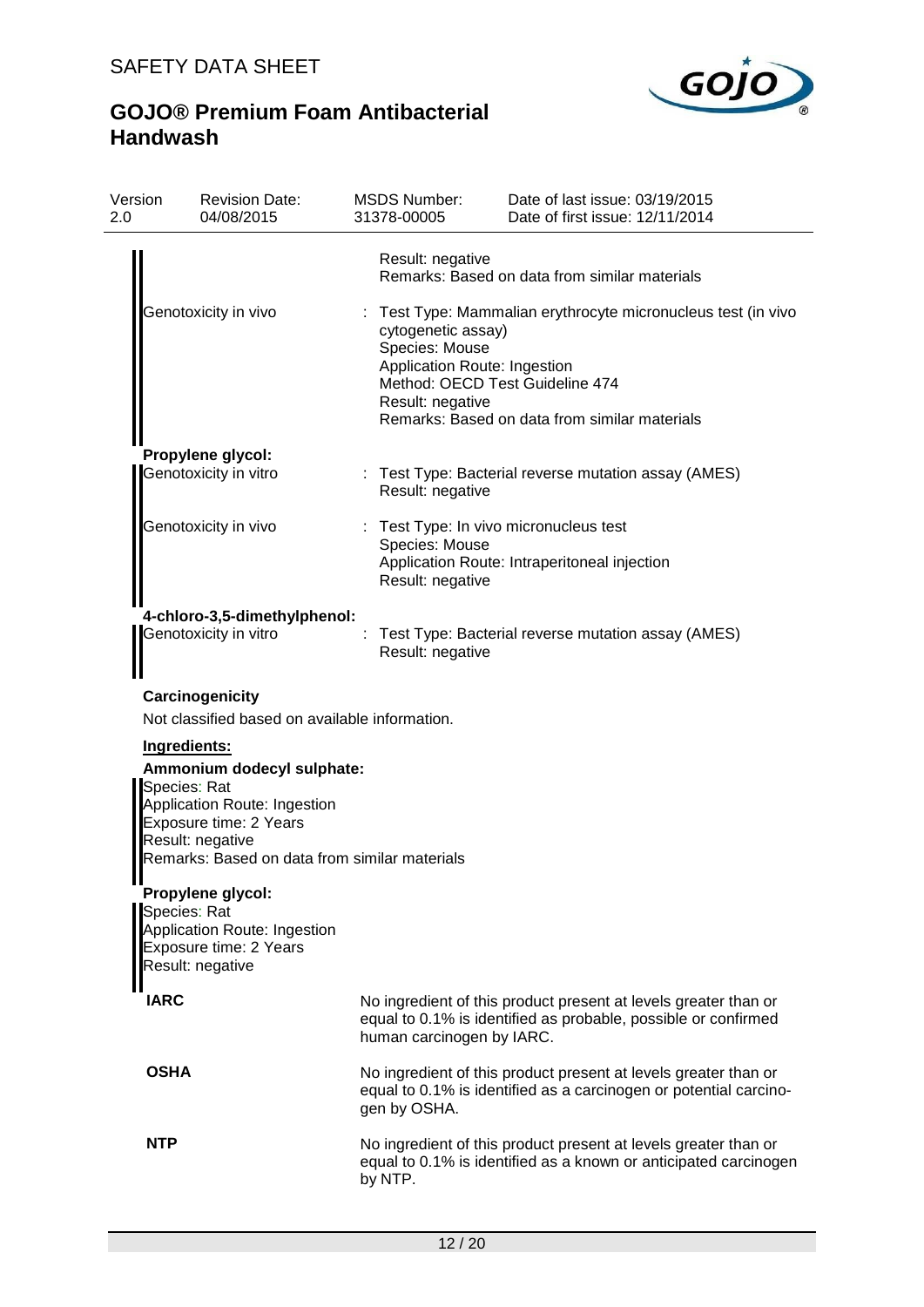

| Version<br>2.0 | <b>Revision Date:</b><br>04/08/2015                                            | <b>MSDS Number:</b><br>31378-00005                                   | Date of last issue: 03/19/2015<br>Date of first issue: 12/11/2014                                        |
|----------------|--------------------------------------------------------------------------------|----------------------------------------------------------------------|----------------------------------------------------------------------------------------------------------|
|                | <b>Reproductive toxicity</b><br>Not classified based on available information. |                                                                      |                                                                                                          |
|                | Ingredients:                                                                   |                                                                      |                                                                                                          |
|                | Ethanol:                                                                       |                                                                      |                                                                                                          |
|                | <b>Effects on fertility</b>                                                    | Species: Mouse<br>Application Route: Ingestion<br>Result: negative   | : Test Type: Two-generation reproduction toxicity study<br>Method: OECD Test Guideline 416               |
|                |                                                                                |                                                                      | Alpha-Sulfo-omega-(dodecyloxy)-poly(oxy-1,2-ethanediyl), Ammonium salt:                                  |
|                | <b>Effects on fertility</b>                                                    | Species: Rat<br>Application Route: Ingestion<br>Result: negative     | Test Type: Two-generation reproduction toxicity study<br>Remarks: Based on data from similar materials   |
|                | Effects on fetal development                                                   | Species: Rat<br>Application Route: Ingestion<br>Result: negative     | : Test Type: Two-generation reproduction toxicity study<br>Remarks: Based on data from similar materials |
|                | Ammonium dodecyl sulphate:                                                     |                                                                      |                                                                                                          |
|                | Effects on fetal development                                                   | Species: Rat<br>Application Route: Ingestion<br>Result: negative     | Test Type: Embryo-fetal development<br>Remarks: Based on data from similar materials                     |
|                | Propylene glycol:                                                              |                                                                      |                                                                                                          |
|                | <b>Effects on fertility</b>                                                    | : Species: Mouse<br>Application Route: Ingestion<br>Result: negative |                                                                                                          |
|                | Effects on fetal development                                                   | Species: Mouse<br>Application Route: Ingestion<br>Result: negative   | : Test Type: Embryo-fetal development                                                                    |

### **STOT-single exposure**

Not classified based on available information.

### **STOT-repeated exposure**

Not classified based on available information.

## **Repeated dose toxicity**

## **Ingredients:**

**Ethanol:** Species: Rat NOAEL: 2,400 mg/kg Application Route: Ingestion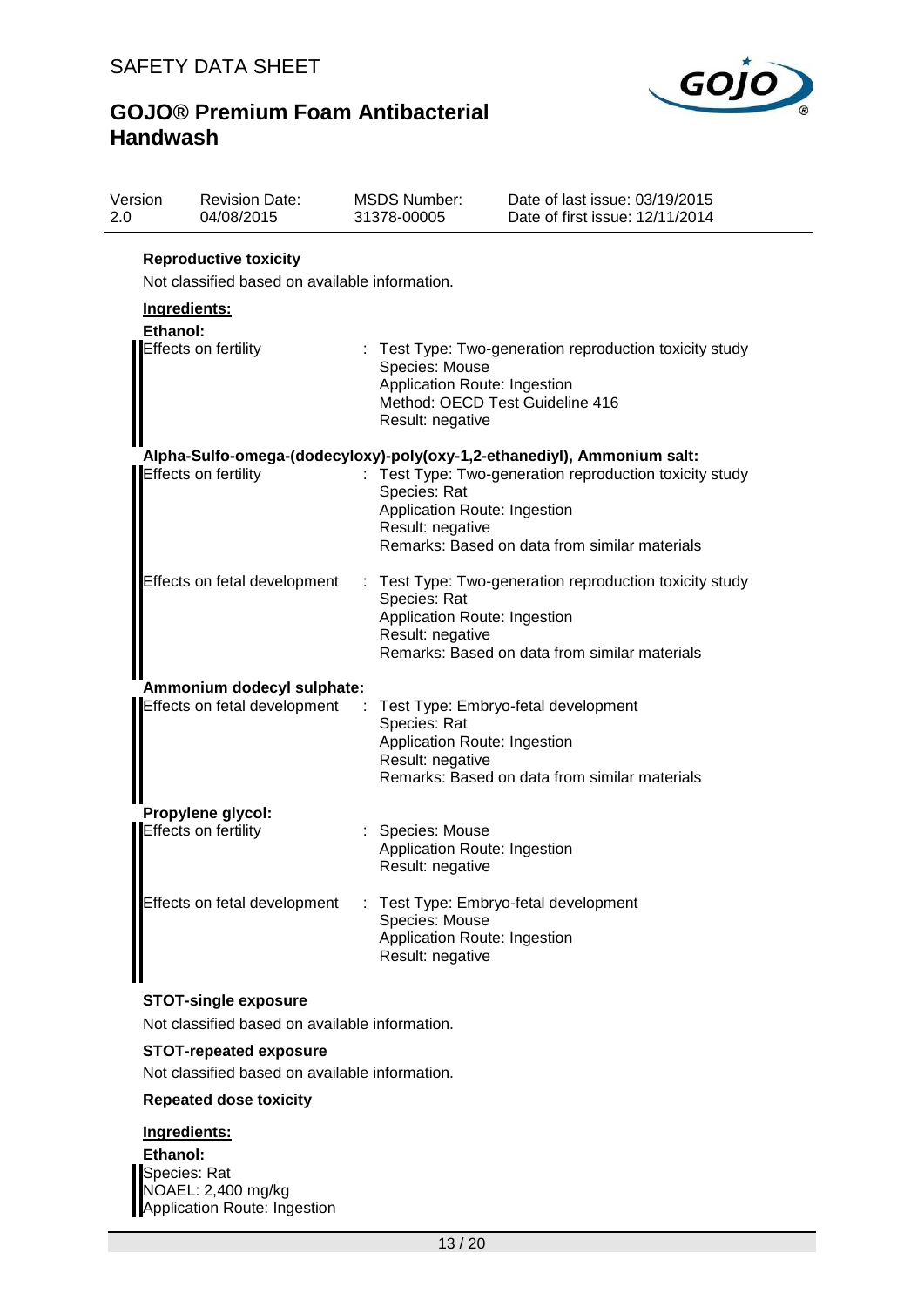

| Version<br>2.0                                                                                                                                      | <b>Revision Date:</b><br>04/08/2015                                                                                                                                                                                                                              | <b>MSDS Number:</b><br>31378-00005 | Date of last issue: 03/19/2015<br>Date of first issue: 12/11/2014       |  |  |  |  |
|-----------------------------------------------------------------------------------------------------------------------------------------------------|------------------------------------------------------------------------------------------------------------------------------------------------------------------------------------------------------------------------------------------------------------------|------------------------------------|-------------------------------------------------------------------------|--|--|--|--|
| Species: Rat<br>Species: Rat                                                                                                                        | Exposure time: 2 y<br>$NOAEL:$ > 225 mg/kg<br>Application Route: Ingestion<br>Exposure time: 90 d<br>Method: OECD Test Guideline 408<br>Remarks: Based on data from similar materials<br>Propylene glycol:<br>NOAEL: 1,700 mg/kg<br>Application Route: Ingestion |                                    | Alpha-Sulfo-omega-(dodecyloxy)-poly(oxy-1,2-ethanediyl), Ammonium salt: |  |  |  |  |
| Exposure time: 2 y<br>4-chloro-3,5-dimethylphenol:<br>Species: Rabbit<br>LOAEL: 180 mg/kg<br>Application Route: Skin contact<br>Exposure time: 90 d |                                                                                                                                                                                                                                                                  |                                    |                                                                         |  |  |  |  |
|                                                                                                                                                     | <b>Aspiration toxicity</b>                                                                                                                                                                                                                                       |                                    |                                                                         |  |  |  |  |
|                                                                                                                                                     | Not classified based on available information.                                                                                                                                                                                                                   |                                    |                                                                         |  |  |  |  |
|                                                                                                                                                     | <b>SECTION 12. ECOLOGICAL INFORMATION</b>                                                                                                                                                                                                                        |                                    |                                                                         |  |  |  |  |
| <b>Ecotoxicity</b>                                                                                                                                  |                                                                                                                                                                                                                                                                  |                                    |                                                                         |  |  |  |  |

| Ingredients:                                |                                                                                                                     |
|---------------------------------------------|---------------------------------------------------------------------------------------------------------------------|
| Ethanol:                                    |                                                                                                                     |
| Toxicity to fish                            | : LC50 (Pimephales promelas (fathead minnow)): $> 1,000$ mg/l<br>Exposure time: 96 h                                |
| aquatic invertebrates                       | Toxicity to daphnia and other : EC50 (Daphnia magna (Water flea)): > 1,000 mg/l<br>Exposure time: 48 h              |
| Toxicity to algae                           | : EC50 (Chlorella vulgaris (Fresh water algae)): 275 mg/l<br>Exposure time: 72 h<br>Method: OECD Test Guideline 201 |
| aquatic invertebrates<br>(Chronic toxicity) | Toxicity to daphnia and other : NOEC (Daphnia magna (Water flea)): 9.6 mg/l<br>Exposure time: 9 d                   |
| Toxicity to bacteria                        | $\therefore$ EC50 (Photobacterium phosphoreum): 32.1 mg/l<br>Exposure time: 0.25 h                                  |
|                                             | Alpha-Sulfo-omega-(dodecyloxy)-poly(oxy-1,2-ethanediyl), Ammonium salt:                                             |
| Toxicity to fish                            | : LC50 (Danio rerio (zebra fish)): 7.1 mg/l<br>Exposure time: 96 h<br>Method: OECD Test Guideline 203               |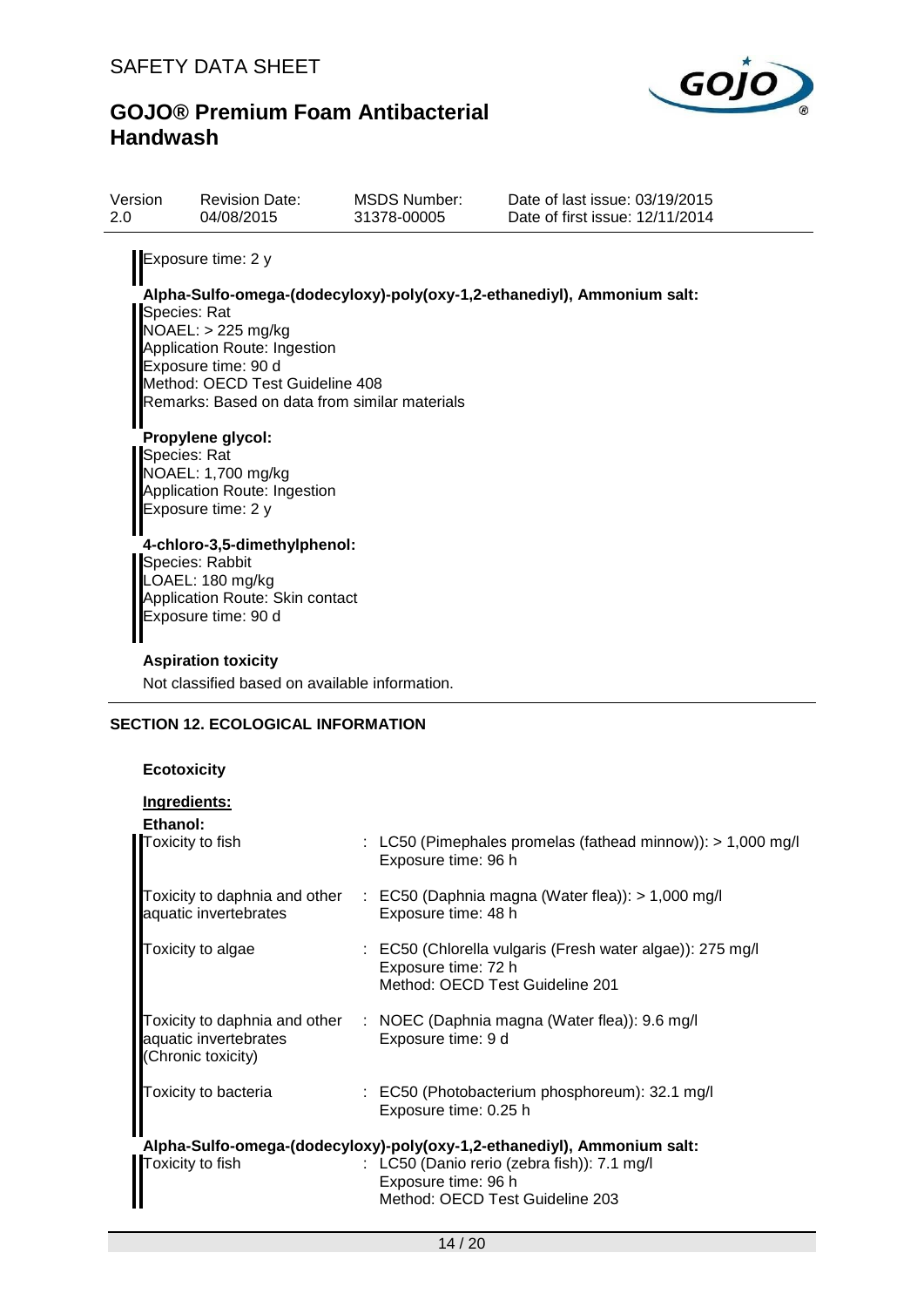

| Version<br>2.0 | <b>Revision Date:</b><br>04/08/2015                    |   | <b>MSDS Number:</b><br>31378-00005                     | Date of last issue: 03/19/2015<br>Date of first issue: 12/11/2014                                                                                          |
|----------------|--------------------------------------------------------|---|--------------------------------------------------------|------------------------------------------------------------------------------------------------------------------------------------------------------------|
|                |                                                        |   |                                                        | Remarks: Based on data from similar materials                                                                                                              |
|                | Toxicity to daphnia and other<br>aquatic invertebrates |   | Exposure time: 48 h<br>Method: OECD Test Guideline 202 | : EC50 (Daphnia magna (Water flea)): 7.4 mg/l<br>Remarks: Based on data from similar materials                                                             |
|                | Toxicity to algae                                      |   | Exposure time: 72 h<br>Method: OECD Test Guideline 201 | : ErC50 (Desmodesmus subspicatus (green algae)): 27.7 mg/l<br>Remarks: Based on data from similar materials                                                |
|                |                                                        |   | Exposure time: 72 h<br>Method: OECD Test Guideline 201 | NOEC (Desmodesmus subspicatus (green algae)): 0.95 mg/l<br>Remarks: Based on data from similar materials                                                   |
|                | Toxicity to fish (Chronic<br>toxicity)                 |   | Exposure time: 28 d<br>Method: OECD Test Guideline 204 | : NOEC (Oncorhynchus mykiss (rainbow trout)): 0.14 mg/l<br>Remarks: Based on data from similar materials                                                   |
|                | aquatic invertebrates<br>(Chronic toxicity)            |   | Exposure time: 21 d                                    | Toxicity to daphnia and other : NOEC (Daphnia magna (Water flea)): 0.27 mg/l<br>Remarks: Based on data from similar materials                              |
|                | Toxicity to bacteria                                   |   | Exposure time: 16 h<br>Method: DIN 38 412 Part 8       | : EC10 (Pseudomonas putida): > 10 g/l<br>Remarks: Based on data from similar materials                                                                     |
|                | Ammonium dodecyl sulphate:<br>Toxicity to fish         |   | Exposure time: 96 h<br>Method: OECD Test Guideline 203 | LC50 (Oncorhynchus mykiss (rainbow trout)): 3.6 mg/l<br>Remarks: Based on data from similar materials                                                      |
|                | Toxicity to daphnia and other<br>aquatic invertebrates | ÷ | Exposure time: 48 h                                    | EC50 (Daphnia magna (Water flea)): 4.7 mg/l<br>Method: Tested according to Directive 92/69/EEC.<br>Remarks: Based on data from similar materials           |
|                | Toxicity to algae                                      |   | Exposure time: 72 h                                    | : ErC50 (Desmodesmus subspicatus (green algae)): > 20 mg/l<br>Method: Directive 67/548/EEC, Annex V, C.3.<br>Remarks: Based on data from similar materials |
|                |                                                        |   | Exposure time: 72 h                                    | EC10 (Desmodesmus subspicatus (green algae)): 5.4 mg/l<br>Method: Directive 67/548/EEC, Annex V, C.3.<br>Remarks: Based on data from similar materials     |
|                | Toxicity to daphnia and other<br>aquatic invertebrates |   | Exposure time: 7 d                                     | : NOEC (Ceriodaphnia dubia (water flea)): 0.88 mg/l                                                                                                        |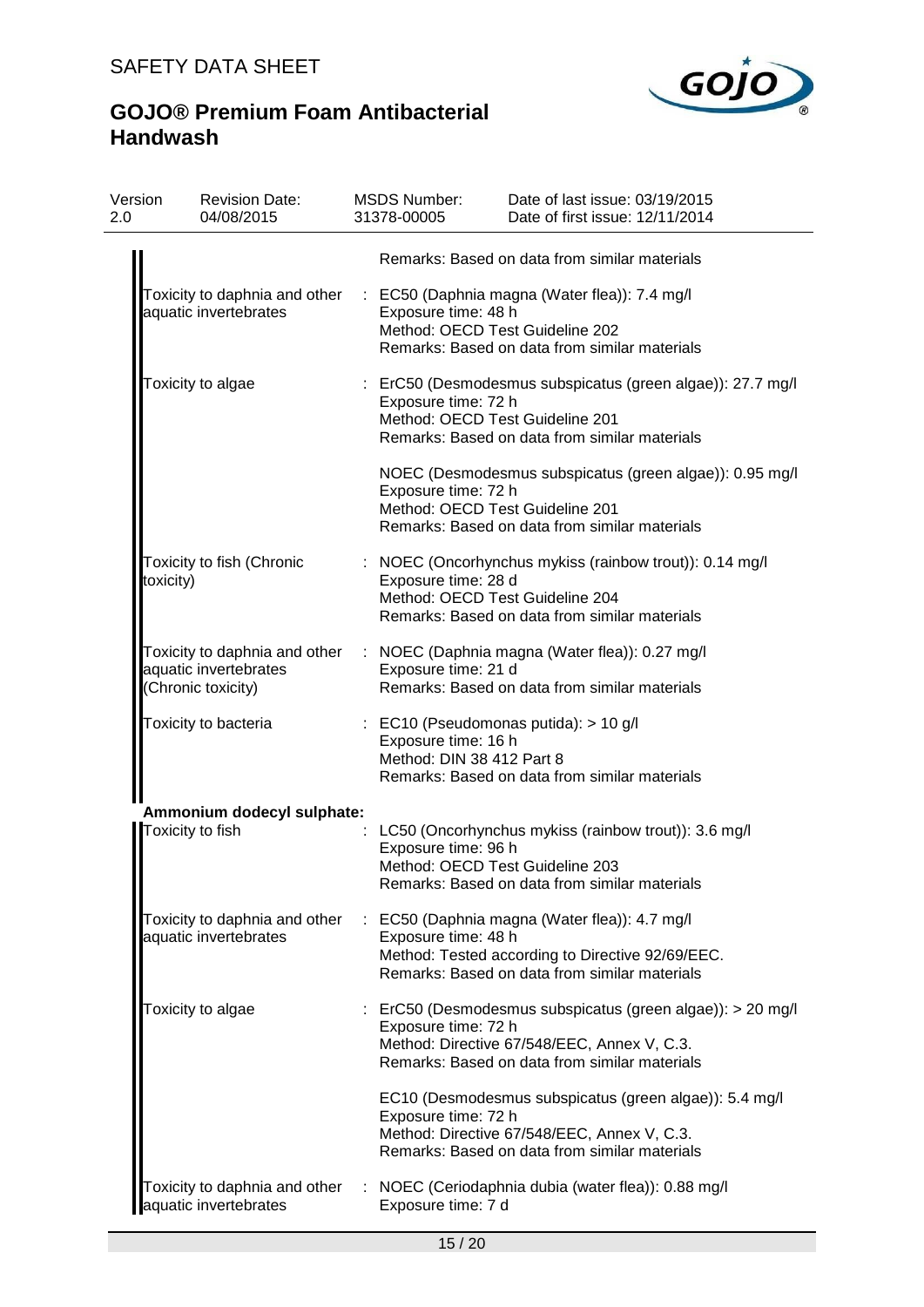# SAFETY DATA SHEET



| Version<br>2.0 | <b>Revision Date:</b><br>04/08/2015                                          | <b>MSDS Number:</b><br>31378-00005                                               | Date of last issue: 03/19/2015<br>Date of first issue: 12/11/2014                             |
|----------------|------------------------------------------------------------------------------|----------------------------------------------------------------------------------|-----------------------------------------------------------------------------------------------|
|                | (Chronic toxicity)                                                           |                                                                                  | Remarks: Based on data from similar materials                                                 |
|                | Toxicity to bacteria                                                         | Exposure time: 16 h<br>Method: DIN 38 412 Part 8                                 | : EC0 (Pseudomonas putida): 409 mg/l<br>Remarks: Based on data from similar materials         |
|                | Propylene glycol:                                                            |                                                                                  |                                                                                               |
|                | Toxicity to fish                                                             | Exposure time: 96 h                                                              | : LC50 (Oncorhynchus mykiss (rainbow trout)): 40,613 mg/l                                     |
|                | aquatic invertebrates                                                        | Exposure time: 48 h                                                              | Toxicity to daphnia and other : EC50 (Ceriodaphnia dubia (water flea)): 18,340 mg/l           |
|                | Toxicity to algae                                                            | Exposure time: 48 h                                                              | : EC50 (Skeletonema costatum (marine diatom)): 19,000 mg/l<br>Method: OECD Test Guideline 201 |
| toxicity)      | Toxicity to fish (Chronic                                                    | : Chronic Toxicity Value: 2,500 mg/l<br>Exposure time: 30 d                      |                                                                                               |
|                | Toxicity to daphnia and other<br>aquatic invertebrates<br>(Chronic toxicity) | Exposure time: 7 d                                                               | : NOEC (Ceriodaphnia dubia (water flea)): 29,000 mg/l                                         |
|                | Toxicity to bacteria                                                         | Exposure time: 18 h                                                              | : NOEC (Pseudomonas putida): $> 20,000$ mg/l                                                  |
|                | 4-chloro-3,5-dimethylphenol:<br>Toxicity to fish                             | Exposure time: 96 h                                                              | LC50 (Oncorhynchus mykiss (rainbow trout)): 0.76 mg/l                                         |
|                | aquatic invertebrates                                                        | Exposure time: 48 h                                                              | Toxicity to daphnia and other : EC50 (Daphnia magna (Water flea)): 7.7 mg/l                   |
| licity)        | M-Factor (Acute aquatic tox-                                                 | 1                                                                                |                                                                                               |
|                | <b>Persistence and degradability</b>                                         |                                                                                  |                                                                                               |
| Ethanol:       | Ingredients:                                                                 |                                                                                  |                                                                                               |
|                | Biodegradability                                                             | : Result: Readily biodegradable.<br>Biodegradation: 84 %<br>Exposure time: 20 d  |                                                                                               |
|                |                                                                              |                                                                                  | Alpha-Sulfo-omega-(dodecyloxy)-poly(oxy-1,2-ethanediyl), Ammonium salt:                       |
|                | Biodegradability                                                             | : Result: Readily biodegradable.<br>Biodegradation: 100 %<br>Exposure time: 28 d | Method: Directive 67/548/EEC Annex V, C.4.C.<br>Remarks: Based on data from similar materials |
|                |                                                                              |                                                                                  |                                                                                               |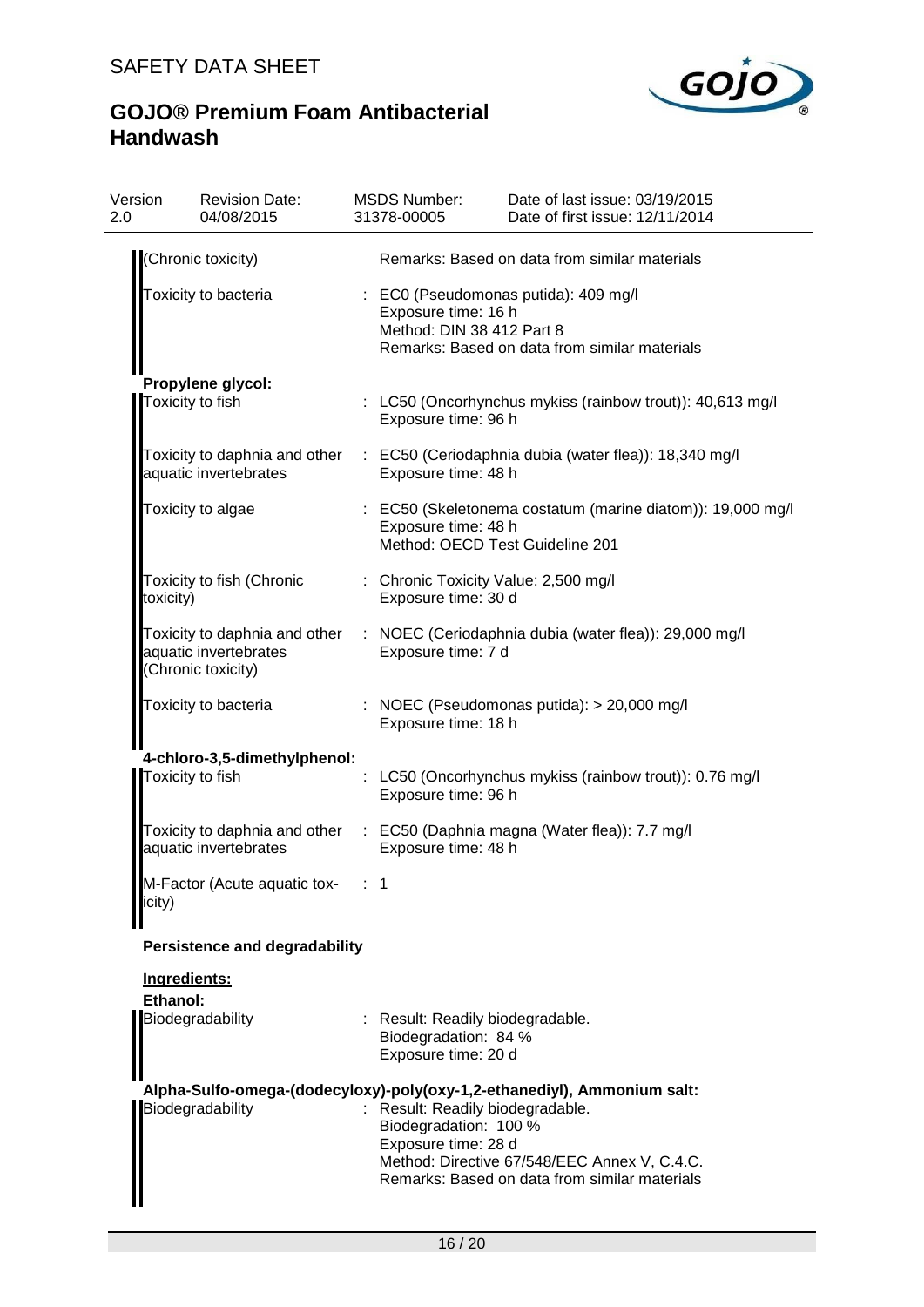

| Version<br>2.0  | <b>Revision Date:</b><br>04/08/2015                                                            | <b>MSDS Number:</b><br>31378-00005            | Date of last issue: 03/19/2015<br>Date of first issue: 12/11/2014                                                   |
|-----------------|------------------------------------------------------------------------------------------------|-----------------------------------------------|---------------------------------------------------------------------------------------------------------------------|
|                 | Ammonium dodecyl sulphate:<br>Biodegradability                                                 | Biodegradation: 75.7 %<br>Exposure time: 28 d | Result: Readily biodegradable.<br>Method: OECD Test Guideline 301B<br>Remarks: Based on data from similar materials |
|                 | Propylene glycol:<br>Biodegradability                                                          | Biodegradation: 98.3 %<br>Exposure time: 28 d | : Result: Readily biodegradable.<br>Method: OECD Test Guideline 301F                                                |
|                 | <b>Bioaccumulative potential</b>                                                               |                                               |                                                                                                                     |
| <b>Ethanol:</b> | Ingredients:<br>Partition coefficient: n- : log Pow: -0.35<br>octanol/water                    |                                               | Alpha-Sulfo-omega-(dodecyloxy)-poly(oxy-1,2-ethanediyl), Ammonium salt:                                             |
|                 | Partition coefficient: n-<br>octanol/water                                                     | $\log$ Pow: 0.3                               |                                                                                                                     |
|                 | Ammonium dodecyl sulphate:<br>Partition coefficient: n- : log Pow: 0.8 - 0.91<br>octanol/water |                                               |                                                                                                                     |
|                 | Propylene glycol:<br>Partition coefficient: n-<br>octanol/water                                | : $log Pow: -1.07$                            |                                                                                                                     |
| Ш               | 4-chloro-3,5-dimethylphenol:<br>Partition coefficient: n-<br>octanol/water                     | $\log$ Pow: 3.27                              |                                                                                                                     |
|                 | <b>Mobility in soil</b><br>No data available                                                   |                                               |                                                                                                                     |
|                 | Other adverse effects<br>No data available                                                     |                                               |                                                                                                                     |

### **SECTION 13. DISPOSAL CONSIDERATIONS**

| <b>Disposal methods</b><br>Waste from residues | : Dispose of in accordance with local regulations.                                                                                                                                              |
|------------------------------------------------|-------------------------------------------------------------------------------------------------------------------------------------------------------------------------------------------------|
| Contaminated packaging                         | : Dispose of as unused product.<br>Empty containers should be taken to an approved waste<br>handling site for recycling or disposal.<br>Do not burn, or use a cutting torch on, the empty drum. |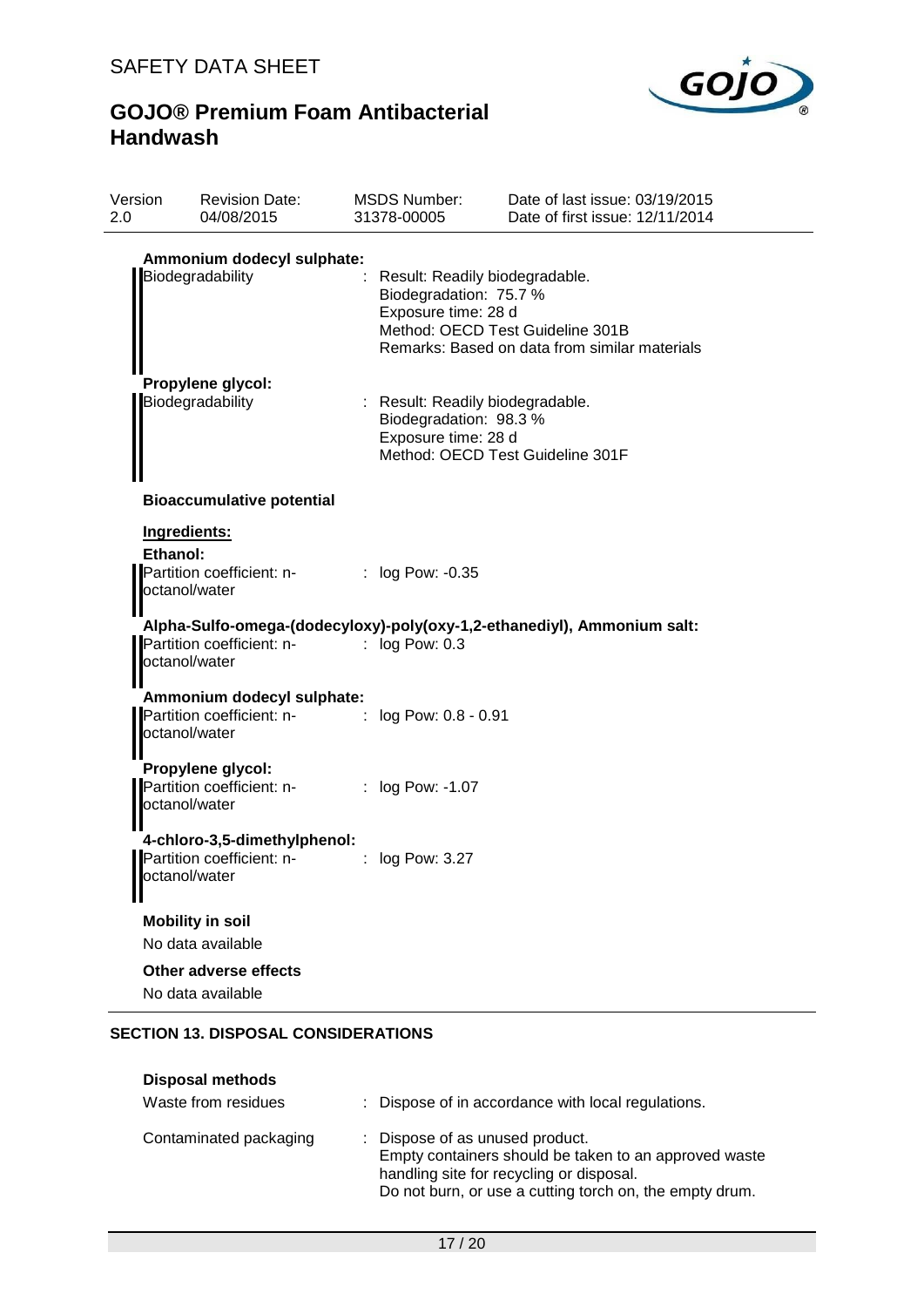

| Version | <b>Revision Date:</b> | MSDS Number: | Date of last issue: 03/19/2015  |
|---------|-----------------------|--------------|---------------------------------|
| 2.0     | 04/08/2015            | 31378-00005  | Date of first issue: 12/11/2014 |

### **SECTION 14. TRANSPORT INFORMATION**

#### **International Regulation**

**UNRTDG**

Not regulated as a dangerous good

#### **IATA-DGR**

Not regulated as a dangerous good

#### **IMDG-Code**

Not regulated as a dangerous good

**Transport in bulk according to Annex II of MARPOL 73/78 and the IBC Code**

Not applicable for product as supplied.

### **Domestic regulation**

**49 CFR** Not regulated as a dangerous good

#### **SECTION 15. REGULATORY INFORMATION**

#### **EPCRA - Emergency Planning and Community Right-to-Know**

#### **CERCLA Reportable Quantity**

This material does not contain any components with a CERCLA RQ.

#### **SARA 304 Extremely Hazardous Substances Reportable Quantity**

This material does not contain any components with a section 304 EHS RQ.

| SARA 311/312 Hazards | : Fire Hazard<br>Acute Health Hazard                                                                                                                                                      |
|----------------------|-------------------------------------------------------------------------------------------------------------------------------------------------------------------------------------------|
| <b>SARA 302</b>      | : No chemicals in this material are subject to the reporting<br>requirements of SARA Title III, Section 302.                                                                              |
| <b>SARA 313</b>      | : This material does not contain any chemical components with<br>known CAS numbers that exceed the threshold (De Minimis)<br>reporting levels established by SARA Title III, Section 313. |

#### **US State Regulations**

#### **Pennsylvania Right To Know**

| 7732-18-5  | $70 - 90 %$ |
|------------|-------------|
| 64-17-5    | $1 - 5%$    |
| 2235-54-3  | $1 - 5%$    |
| 67762-19-0 | $1 - 5\%$   |
|            |             |
| 57-55-6    | $1 - 5%$    |
| 7783-20-2  | $0.1 - 1\%$ |
| 67-63-0    | $0.1 - 1\%$ |
|            |             |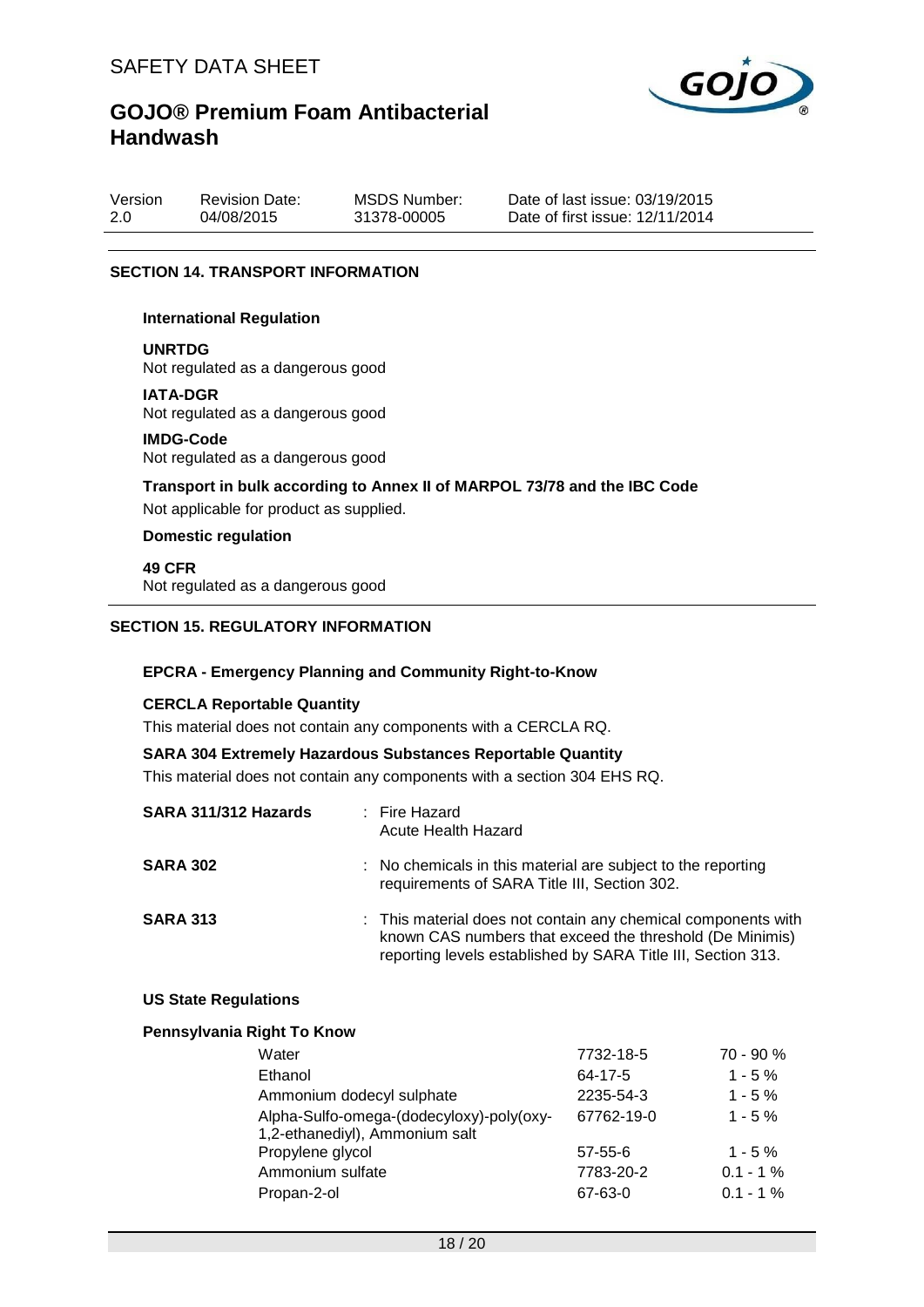

| Version<br>2.0 | <b>Revision Date:</b><br>04/08/2015 | <b>MSDS Number:</b><br>31378-00005                                         | Date of last issue: 03/19/2015<br>Date of first issue: 12/11/2014                                                    |             |
|----------------|-------------------------------------|----------------------------------------------------------------------------|----------------------------------------------------------------------------------------------------------------------|-------------|
|                | <b>New Jersey Right To Know</b>     |                                                                            |                                                                                                                      |             |
|                | Water                               |                                                                            | 7732-18-5                                                                                                            | $70 - 90 %$ |
|                | Ethanol                             |                                                                            | 64-17-5                                                                                                              | $1 - 5\%$   |
|                | Ammonium dodecyl sulphate           |                                                                            |                                                                                                                      | $1 - 5\%$   |
|                |                                     | Alpha-Sulfo-omega-(dodecyloxy)-poly(oxy-<br>1,2-ethanediyl), Ammonium salt | 67762-19-0                                                                                                           | $1 - 5%$    |
|                | Propylene glycol                    |                                                                            | $57 - 55 - 6$                                                                                                        | $1 - 5\%$   |
|                | <b>California Prop 65</b>           | reproductive defects.                                                      | This product does not contain any chemicals known to the<br>State of California to cause cancer, birth, or any other |             |

### **The ingredients of this product are reported in the following inventories:**

| <b>AICS</b> |  |  |
|-------------|--|--|

: All ingredients listed or exempt.

#### **Inventories**

AICS (Australia), DSL (Canada), IECSC (China), REACH (European Union), ENCS (Japan), ISHL (Japan), KECI (Korea), NZIoC (New Zealand), PICCS (Philippines), TCSI (Taiwan), TSCA (USA)

### **SECTION 16. OTHER INFORMATION**

### **Further information**



**NFPA: HMIS III:**

|                     | <b>HEALTH</b>          | Ι3 |
|---------------------|------------------------|----|
| Ū,<br>0<br>tability | <b>FLAMMABILITY</b>    | ິ  |
|                     | <b>PHYSICAL HAZARD</b> |    |

Special hazard.  $0 = \text{not significant, } 1 = \text{Slight,}$ <br> $2 = \text{Modern, } 2 = \text{Hish}$  $2 = \text{Modern}$ ,  $3 = \text{High}$ 

 $4 =$  Extreme,  $* =$  Chronic

#### **Full text of other abbreviations**

| <b>ACGIH</b>    | : USA. ACGIH Threshold Limit Values (TLV)                                                      |
|-----------------|------------------------------------------------------------------------------------------------|
| NIOSH REL       | : USA. NIOSH Recommended Exposure Limits                                                       |
| OSHA Z-1        | : USA. Occupational Exposure Limits (OSHA) - Table Z-1 Lim-<br>its for Air Contaminants        |
| US WEEL         | : USA. Workplace Environmental Exposure Levels (WEEL)                                          |
| ACGIH / STEL    | : Short-term exposure limit                                                                    |
| NIOSH REL / TWA | : Time-weighted average concentration for up to a 10-hour<br>workday during a 40-hour workweek |
| OSHA Z-1 / TWA  | : 8-hour time weighted average                                                                 |